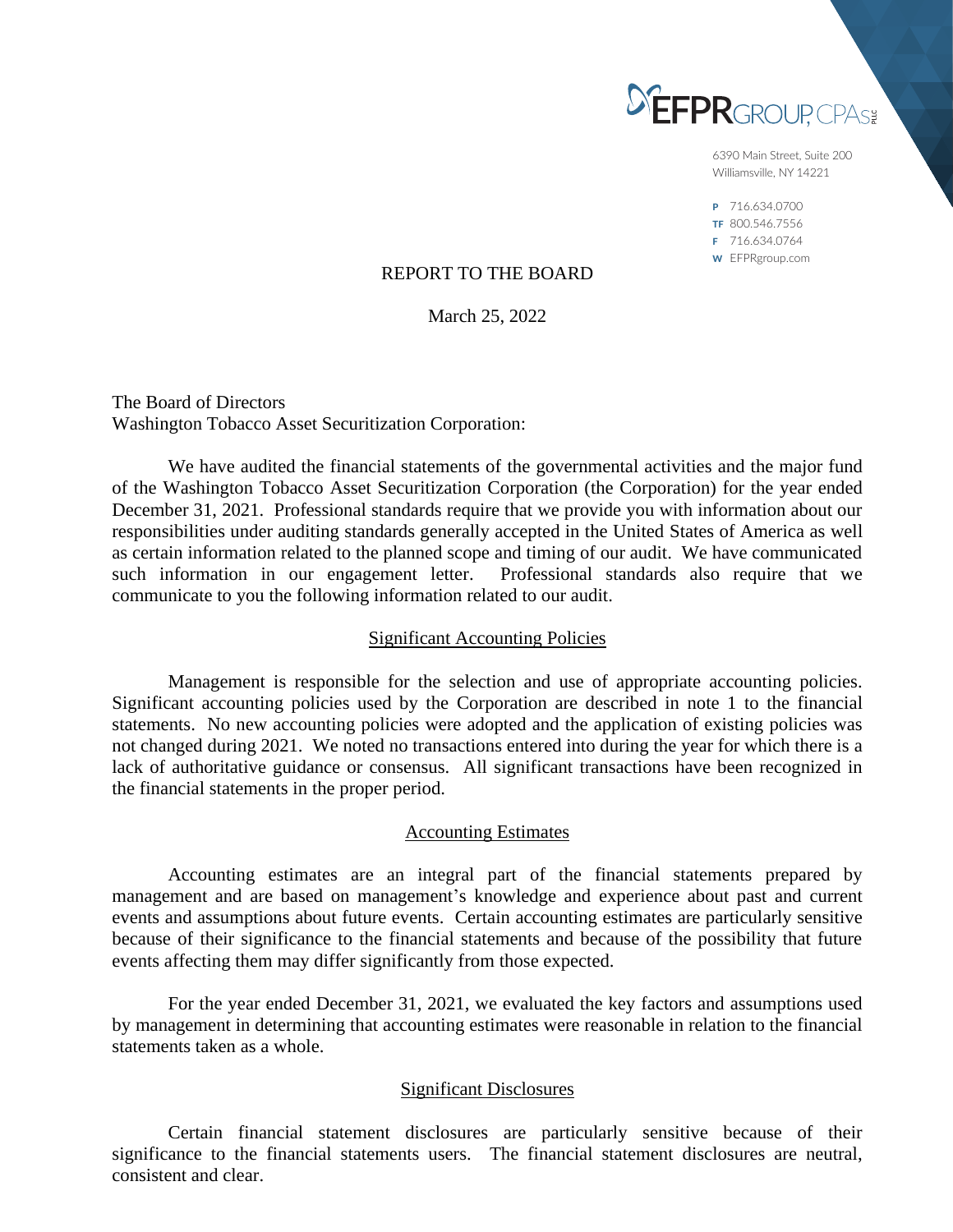The Board of Directors Washington Tobacco Asset Securitization Corporation Page 2

### Difficulties Encountered in Performing the Audit

We encountered no difficulties in dealing with management in performing and completing our audit.

### Corrected and Uncorrected Misstatements

Professional standards require us to accumulate all known and likely misstatements identified during the audit, other than those that are trivial, and communicate them to the appropriate level of management. There were no misstatements detected as a result of our auditing procedures.

### Disagreements with Management

For purposes of this report, professional standards define a disagreement with management as a financial accounting, reporting, or auditing matter, whether or not resolved to our satisfaction that could be significant to the financial statements or the auditors' report. We are pleased to report that no such disagreements arose during the course of the audit.

### Management Representations

We have requested certain representations from management that are included in the management representation letter.

### Management Consultations with Other Independent Accountants

In some cases, management may decide to consult with other accountants about auditing and accounting matters similar to obtaining a "second opinion" on certain situations. If a consultation involves application of an accounting principle to the Corporation's financial statements or a determination of the type of auditors' opinion that may be expressed on those statements, our professional standards require the consulting accountant to check with us to determine that the consultant has all the relevant facts. To our knowledge, there were no such consultations with other accountants.

### Other Audit Findings or Issues

We generally discuss a variety of matters, including the application of accounting principles and auditing standards, with management prior to retention as the Corporation's auditors. However, these discussions occurred in the normal course of our professional relationship and our responses were not a condition to our retention.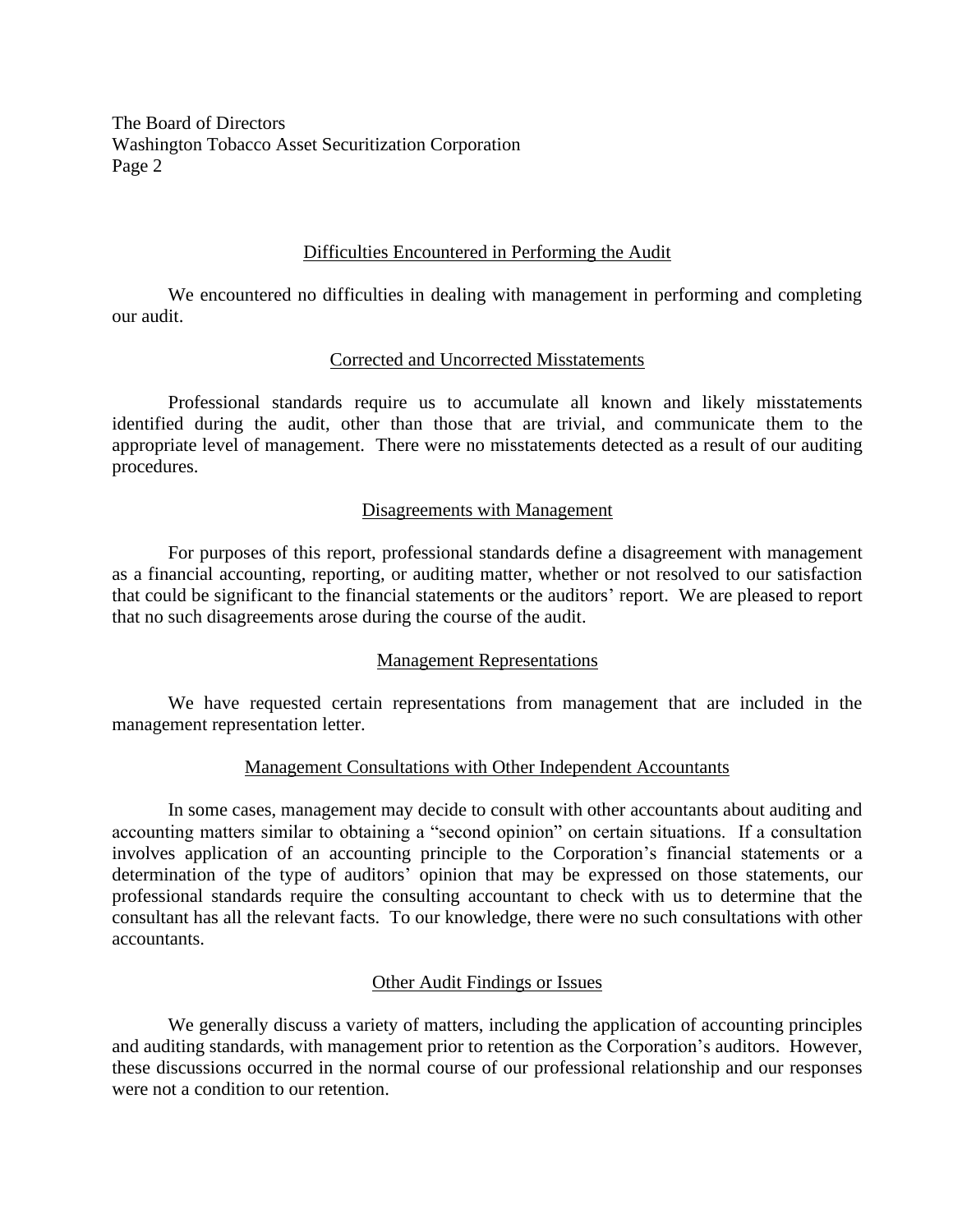The Board of Directors Washington Tobacco Asset Securitization Corporation Page 3

### Other Matters

We applied certain limited procedures to the required supplementary information (RSI) that supplements the basic financial statements. Our procedures consisted of inquires of management regarding the methods of preparing the information and comparing the information for consistency with management's responses to our inquiries, the basic financial statements, and other knowledge we obtained during our audit to the basic financial statements. We did not audit the RSI and do not express an opinion or provide any assurance on the RSI.

\* \* \* \* \* \*

This information is intended solely for the use of the Board of Directors and management of the Washington Tobacco Asset Securitization Corporation and is not intended to be and should not be used by anyone other than these specified parties.

Very truly yours,

EFPR Group, CPAS, PLLC

EFPR GROUP, CPAs, PLLC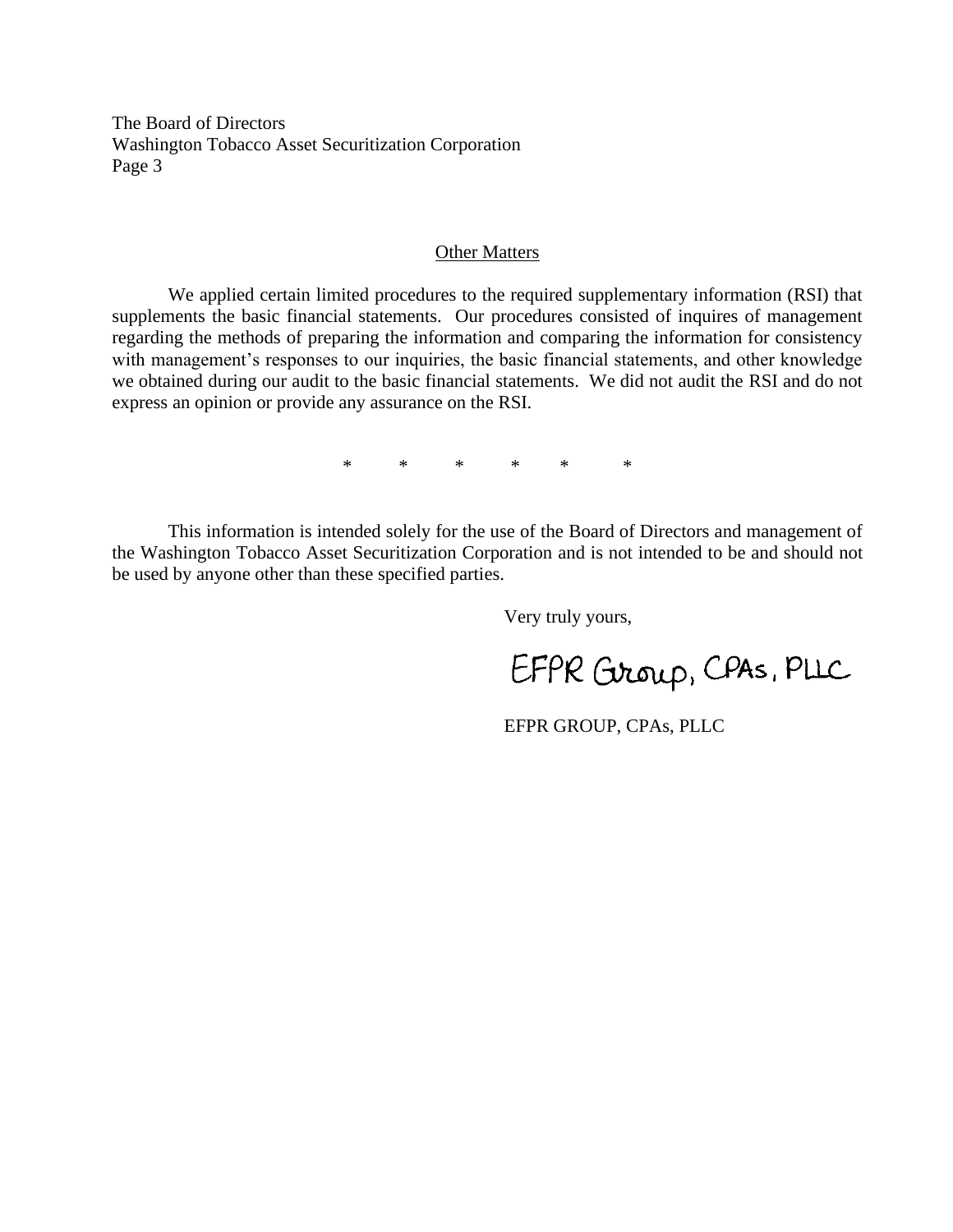Basic Financial Statements, Supplementary Information and Independent Auditors' Report

December 31, 2021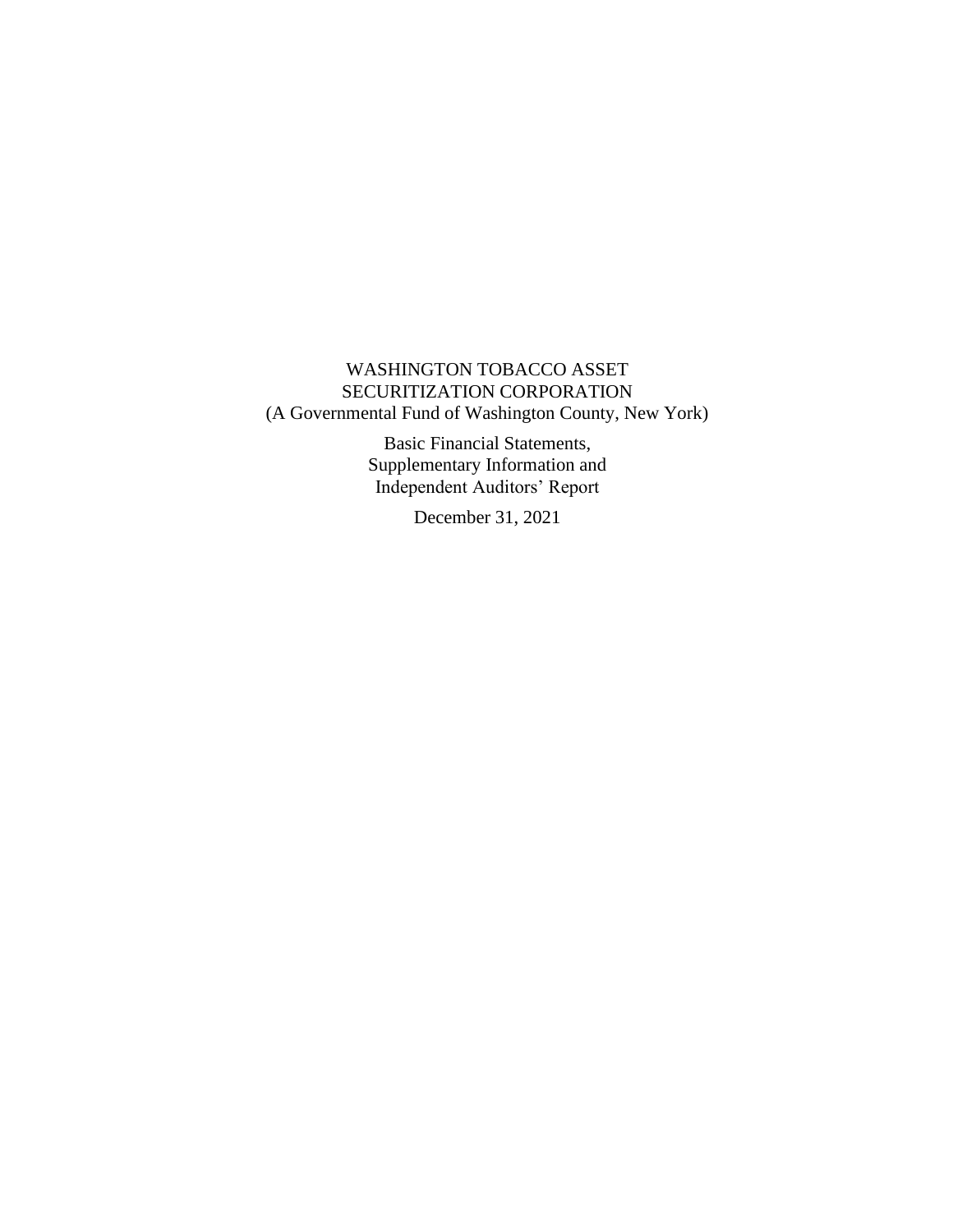# Table of Contents

|                                                                                                                                                                                                                          | Page      |
|--------------------------------------------------------------------------------------------------------------------------------------------------------------------------------------------------------------------------|-----------|
| <b>Independent Auditors' Report</b>                                                                                                                                                                                      | $1 - 3$   |
| Management's Discussion and Analysis                                                                                                                                                                                     | $4 - 7$   |
| <b>Basic Financial Statements:</b><br><b>Statement of Net Position</b>                                                                                                                                                   | 8         |
| <b>Statement of Activities</b>                                                                                                                                                                                           | 9         |
| <b>Balance Sheet - Governmental Fund</b>                                                                                                                                                                                 | 10        |
| Reconciliation of the Balance Sheet - Governmental<br>Fund to the Statement of Net Position                                                                                                                              | 11        |
| Statement of Revenue, Expenditures and Changes<br>in Fund Balance - Governmental Fund                                                                                                                                    | 12        |
| Reconciliation of Statement of Revenue, Expenditures and Changes in<br>Fund Balance - Governmental Fund to the Statement of Activities                                                                                   | 13        |
| <b>Notes to Financial Statements</b>                                                                                                                                                                                     | $14 - 20$ |
| Independent Auditors' Report on Internal Control Over Financial Reporting<br>and on Compliance and Other Matters Based on an Audit of Financial<br>Statements Performed in Accordance with Government Auditing Standards | $21 - 22$ |

\* \* \* \* \* \*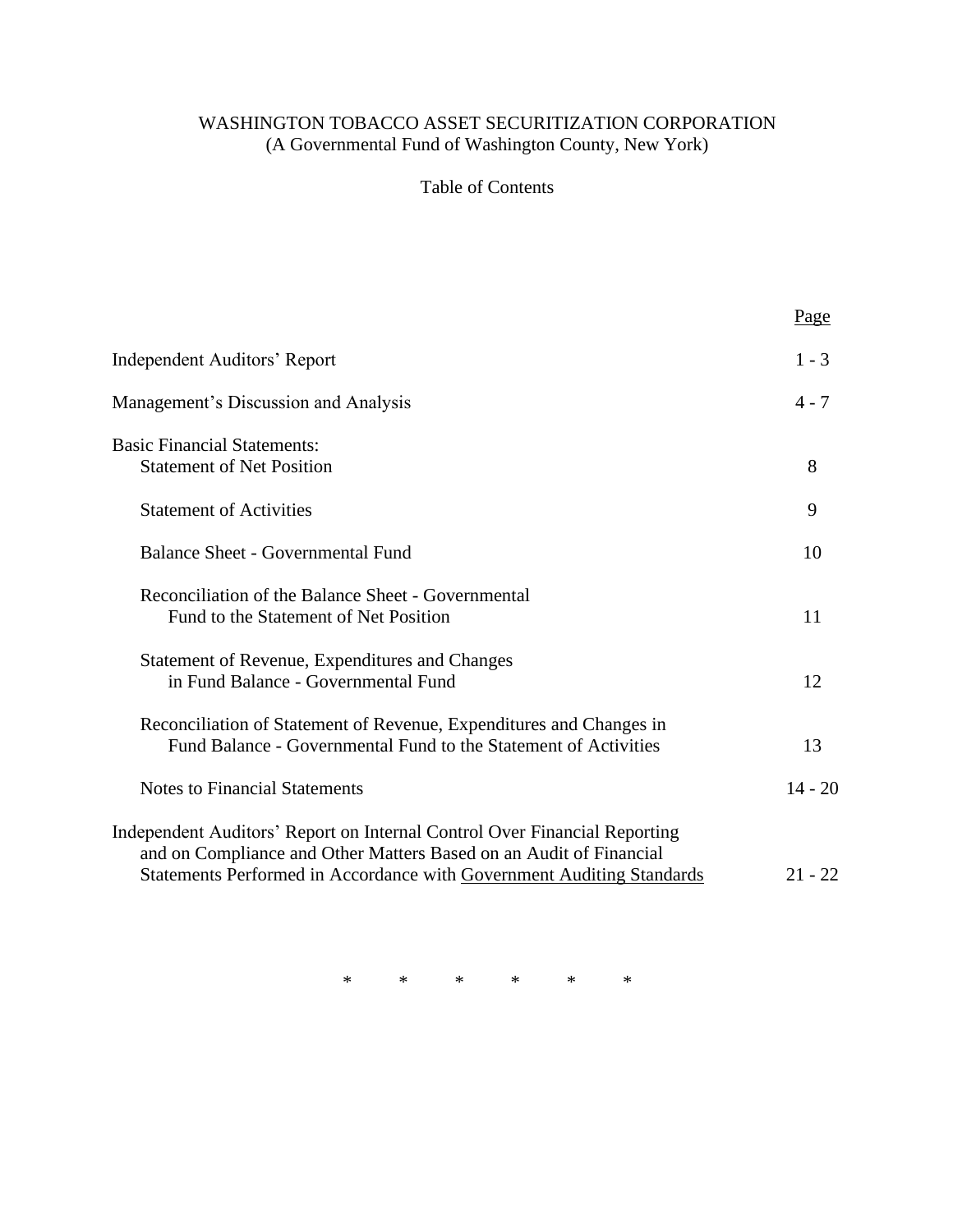

6390 Main Street, Suite 200 Williamsville, NY 14221

#### INDEPENDENT AUDITORS' REPORT

P 716.634.0700 TF 800.546.7556 F 716.634.0764 W EFPRgroup.com

The Board of Directors Washington Tobacco Asset Securitization Corporation:

#### Report on the Audit of the Financial Statements

### **Opinions**

We have audited the financial statements of the governmental activities and the major fund of the Washington Tobacco Asset Securitization Corporation (the Corporation), as of and for the year ended December 31, 2021, and the related notes to financial statements, which collectively comprise the Corporation's basic financial statements as listed in the table of contents.

In our opinion, the accompanying financial statements referred to above present fairly, in all material respects, the respective financial position of the governmental activities and the major fund of the Corporation, as of December 31, 2021, and the respective changes in financial position for the year then ended in accordance with accounting principles generally accepted in the United States of America.

### Basis for Opinions

We conducted our audit in accordance with auditing standards generally accepted in the United States of America (GAAS) and the standards applicable to financial audits contained in Government Auditing Standards, issued by the Comptroller General of the United States. Our responsibilities under those standards are further described in the Auditors' Responsibilities for the Audit of the Financial Statements section of our report. We are required to be independent of the Corporation and to meet our other ethical responsibilities, in accordance with the relevant ethical requirements relating to our audit. We believe that the audit evidence we have obtained is sufficient and appropriate to provide a basis for our audit opinions.

### Responsibilities of Management for the Financial Statements

Management is responsible for the preparation and fair presentation of the financial statements in accordance with accounting principles generally accepted in the United States of America, and for the design, implementation, and maintenance of internal control relevant to the preparation and fair presentation of financial statements that are free from material misstatement, whether due to fraud or error.

In preparing the financial statements, management is required to evaluate whether there are conditions or events, considered in the aggregate, that raise substantial doubt about the Corporation's ability to continue as a going concern within one year after the date that the financial statements are available.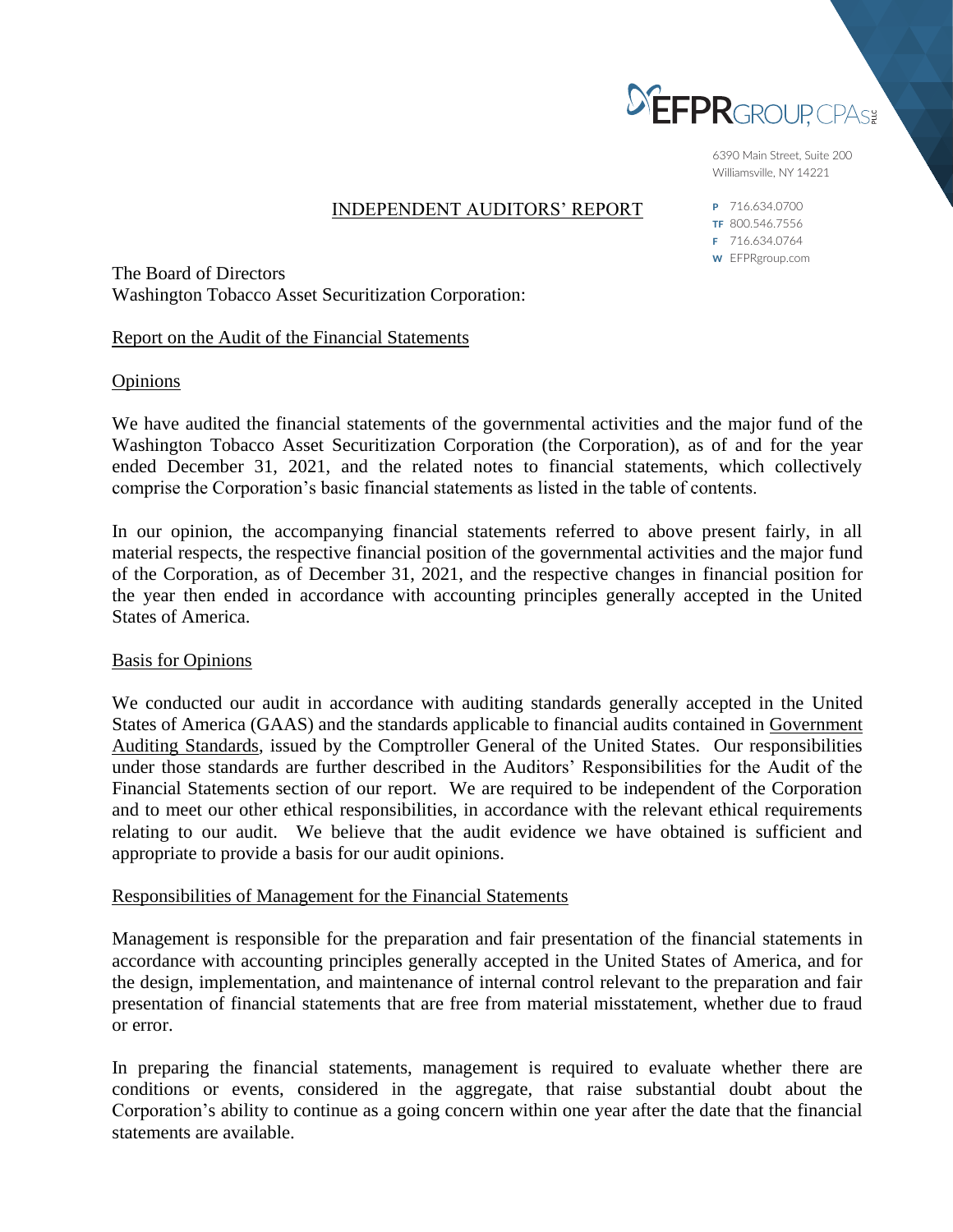# Auditors' Responsibilities for the Audit of the Financial Statements

Our objectives are to obtain reasonable assurance about whether the financial statements as a whole are free from material misstatement, whether due to fraud or error, and to issue an auditors' report that includes our opinions. Reasonable assurance is a high level of assurance but is not absolute assurance and therefore is not a guarantee that an audit conducted in accordance with GAAS and Government Auditing Standards will always detect a material misstatement when it exists. The risk of not detecting a material misstatement resulting from fraud is higher than for one resulting from error, as fraud may involve collusion, forgery, intentional omissions, misrepresentations, or the override of internal control. Misstatements are considered material if there is a substantial likelihood that, individually or in the aggregate, they would influence the judgment made by a reasonable user based on the financial statements.

In performing an audit in accordance with GAAS and Government Auditing Standards, we:

- Exercise professional judgment and maintain professional skepticism throughout the audit.
- Identify and assess the risks of material misstatement of the financial statements, whether due to fraud or error, and design and perform audit procedures responsive to those risks. Such procedures include examining, on a test basis, evidence regarding the amounts and disclosures in the financial statements.
- Obtain an understanding of internal control relevant to the audit in order to design audit procedures that are appropriate in the circumstances, but not for the purpose of expressing an opinion on the effectiveness of the Corporation's internal control. Accordingly, no such opinion is expressed.
- Evaluate the appropriateness of accounting policies used and the reasonableness of significant accounting estimates made by management, as well as evaluate the overall presentation of the financial statements.
- Conclude whether, in our judgment, there are conditions or events, considered in the aggregate, that raise substantial doubt about the Corporation's ability to continue as a going concern for a reasonable period of time.

We are required to communicate with those charged with governance regarding, among other matters, the planned scope and timing of the audit, significant audit findings, and certain internal control-related matters that we identified during the audit.

# Required Supplementary Information

Accounting principles generally accepted in the United States of America require that the management's discussion and analysis on pages 4 through 7 be presented to supplement the basic financial statements. Such information is the responsibility of management and, although not a part of the basic financial statements, is required by the Governmental Accounting Standards Board who considers it to be an essential part of financial reporting for placing the basic financial statements in an appropriate operational, economic, or historical context. We have applied certain limited procedures to the required supplementary information in accordance with auditing standards generally accepted in the United States of America, which consisted of inquiries of management about the methods of preparing the information and comparing the information for consistency with management's responses to our inquiries, the basic financial statements, and other knowledge we obtained during our audit of the basic financial statements. We do not express an opinion or provide any assurance on the information because the limited procedures do not provide us with sufficient evidence to express an opinion or provide any assurance.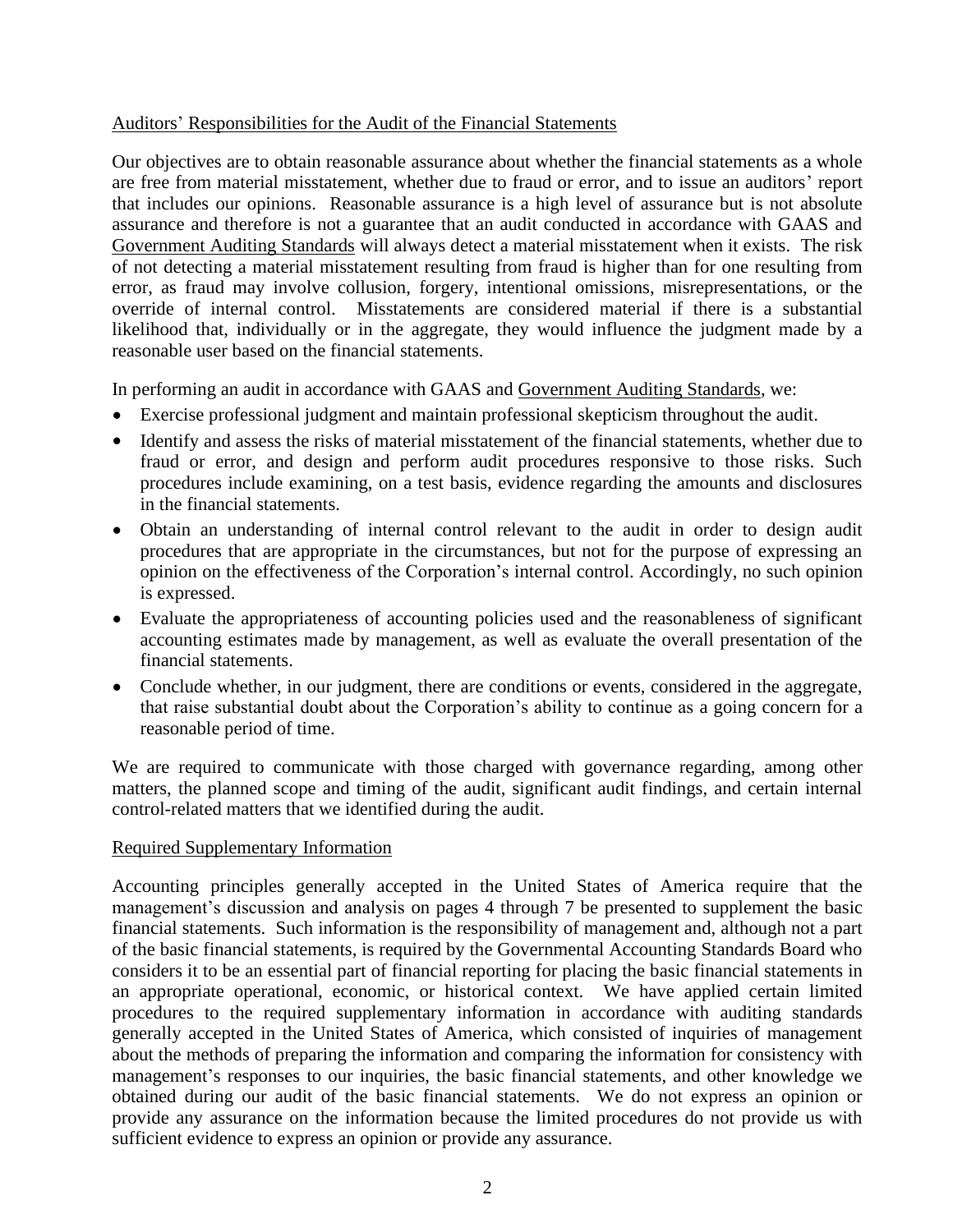# Other Reporting Required by Government Auditing Standards

In accordance with Government Auditing Standards, we have also issued our report dated March 25, 2022 on our consideration of the Corporation's internal control over financial reporting and on our tests of its compliance with certain provisions of laws, regulations, contracts, and grant agreements and other matters. The purpose of that report is solely to describe the scope of our testing of internal control over financial reporting and compliance and the results of that testing, and not to provide an opinion on the effectiveness of the Corporation's internal control over financial reporting or on compliance. That report is an integral part of an audit performed in accordance with Government Auditing Standards in considering Corporation's internal control over financial reporting and compliance.

EFPR Group, CPAS, PLLC

Williamsville, New York March 25, 2022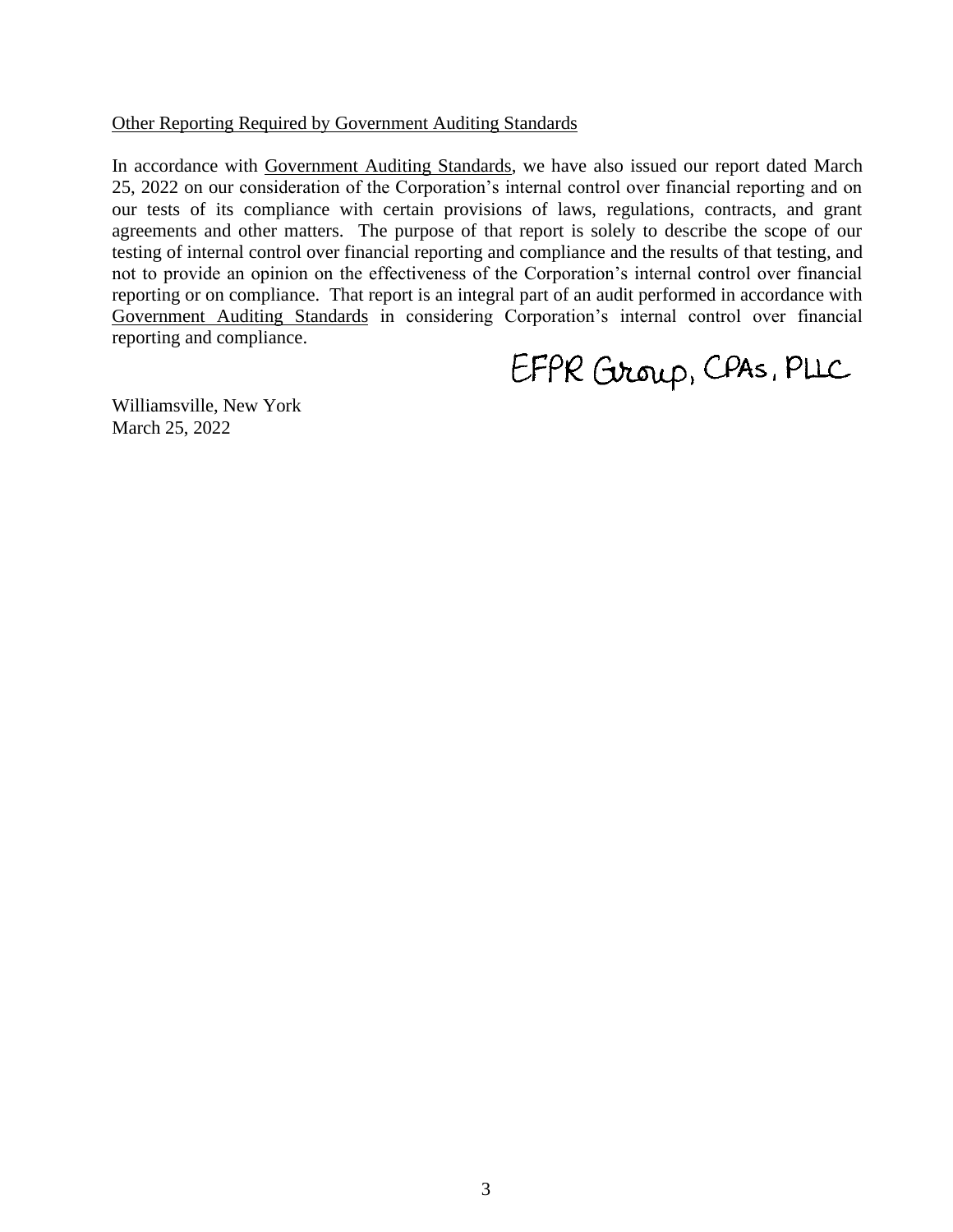# WASHINGTON TOBACCO ASSET SECURITIZATION CORPORATION (A Governmental Fund of Washington County, New York) Management's Discussion and Analysis December 31, 2021

Our management's discussion and analysis of the Washington Tobacco Asset Securitization Corporation's (the Corporation) financial performance provides an overview of the Corporation's financial activities for the year ended December 31, 2021. This document should be read in conjunction with the Corporation's financial statements.

The Corporation is a governmental fund of the County of Washington, New York (the County) and is blended in the County's financial statements.

# **FINANCIAL HIGHLIGHTS**

During the year ended December 31, 2021 the Corporation:

- Paid down \$225,000 on outstanding bonds.
- Paid \$591,056 of interest related to the outstanding bonds.
- Received \$958,788 in tobacco settlement revenue.

# **USING THIS ANNUAL REPORT**

The financial statements consists of two parts: management's discussion and analysis and the financial statements, which include the notes to financial statements. The notes explain in more detail some of the information in the Financial Statements.

# **OVERVIEW OF FINANCIAL STATEMENTS**

This management's discussion and analysis is intended to serve as an introduction to the Corporation's financial statements.

# **Government-Wide Financial Statements**

The government-wide financial statements are designed to provide readers with a broad overview of the Corporation's finances, similar to a private-sector business.

The Statement of Net Position presents information on the Corporation's assets and liabilities with the net difference being reported as net position. Over time, changes in net position may serve as a useful indicator as to whether the financial position of the Corporation is improving or deteriorating.

The Statement of Activities accounts for all revenue and expenses. This statement measures the success of the Corporation's operations over the past year and can be used to determine if the Corporation has successfully recovered all of its costs through revenue sources.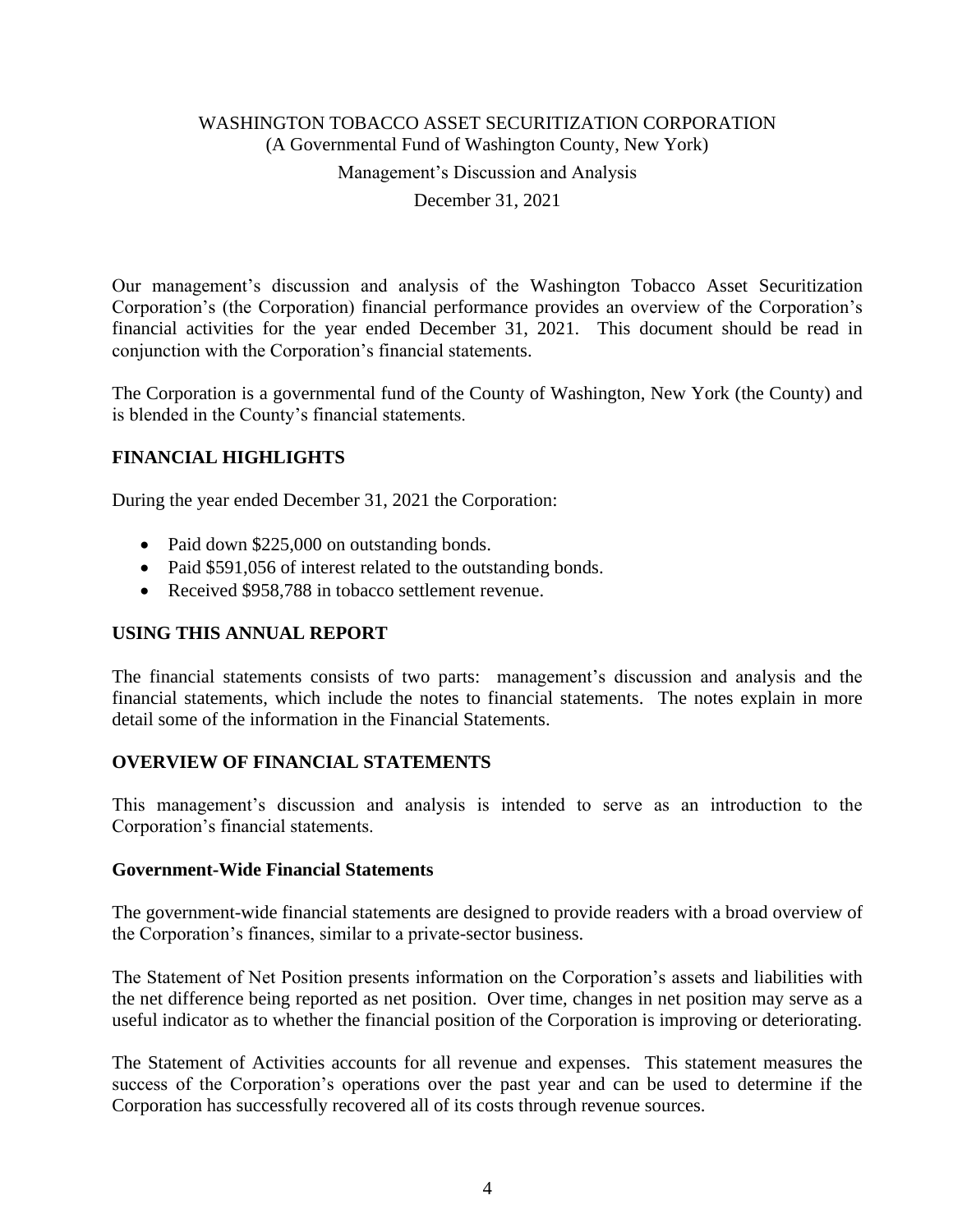# WASHINGTON TOBACCO ASSET SECURITIZATION CORPORATION (A Governmental Fund of Washington County, New York) Management's Discussion and Analysis, Continued

# **Governmental Fund**

A governmental fund is used to account for essentially the same functions reported as governmental activities in the government-wide financial statements. However, unlike the government-wide financial statements, governmental fund financial statements focus on the near-term inflows and outflows of spendable resources, as well as on balances of spendable resources available at the end of the fiscal year.

The focus of governmental funds is narrower than that of the government-wide financial statements so it is useful to compare the information presented for governmental funds with similar information presented for governmental activities in the government-wide financial statements. Both the governmental fund balance sheet and the governmental fund statement of revenue, expenditures and changes in fund balance provide a reconciliation to facilitate this comparison between governmental funds and governmental activities.

The notes to the financial statements provide additional information essential to understanding the data provided in the basic financial statements.

# **Government-Wide Financial Analysis**

# **Condensed Statements of Net Position**

|                                     | 2021              | 2020           |
|-------------------------------------|-------------------|----------------|
| Current assets                      | \$<br>969,013     | 846,373        |
| Other assets                        | 892,852           | 894,779        |
| Total assets                        | 1,861,865         | 1,741,152      |
| <b>Current liabilities</b>          | 6,618,810         | 5,824,700      |
| Long-term debt outstanding          | 5,190,000         | 6,210,000      |
| <b>Total liabilities</b>            | 11,808,810        | 12,034,700     |
| Unrestricted net position (deficit) | \$<br>(9,946,945) | (10, 293, 548) |

Net position for the years ended December 31, 2021 and 2020, increased by \$346,603 and \$59,236, respectively.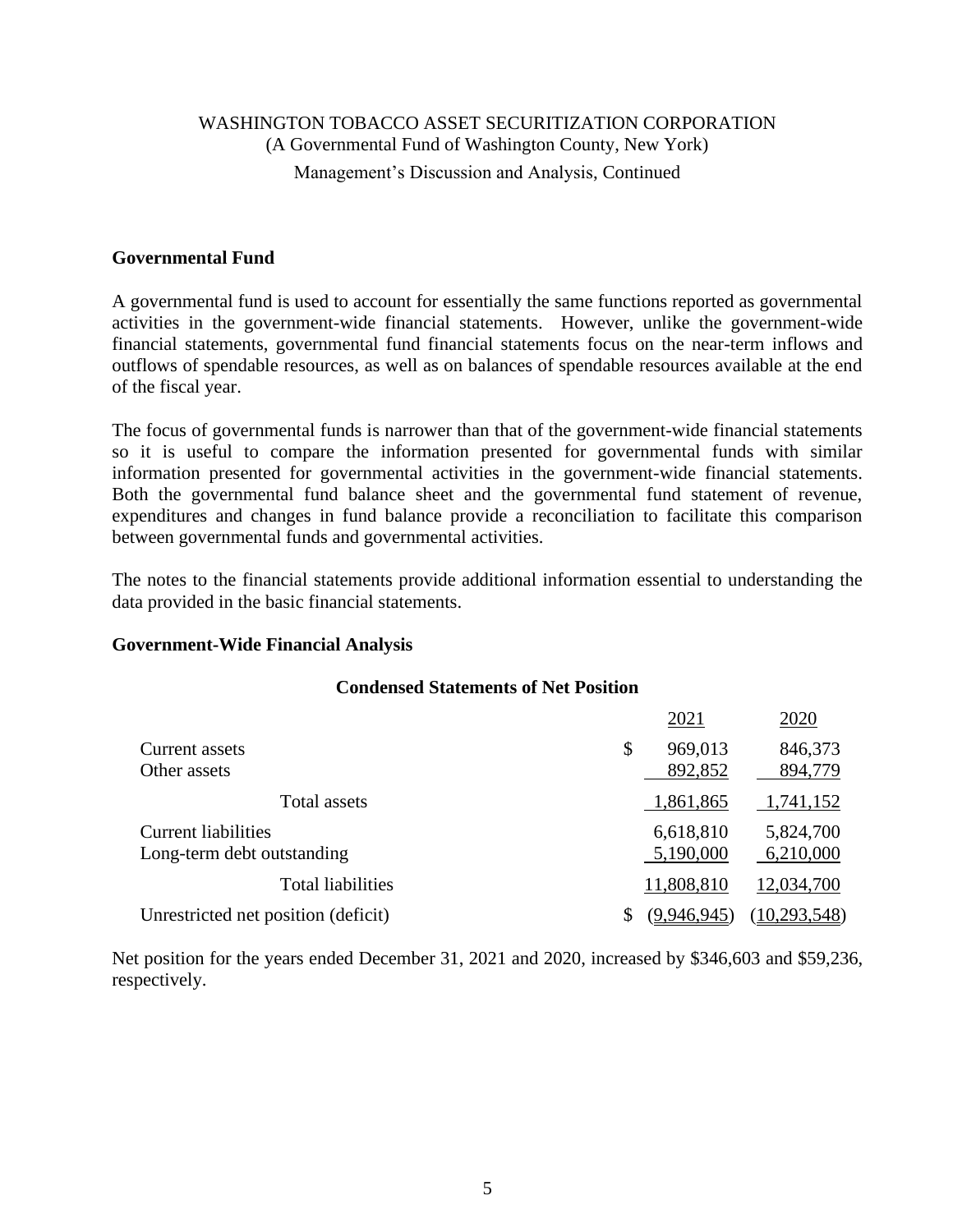Management's Discussion and Analysis, Continued

# **Condensed Statements of Activities**

|                            | 2021      | 2020    |
|----------------------------|-----------|---------|
| Revenue:                   |           |         |
| Tobacco settlement revenue | \$958,788 | 675,207 |
| Interest income            | 109       | 7,953   |
| Total revenue              | 958,897   | 683,160 |
| Expenses:                  |           |         |
| General government support | 22,128    | 24,159  |
| Interest on long-term debt | 590,166   | 599,765 |
| Total expenses             | 612,294   | 623,924 |
| Change in net position     | 346,603   | 59,236  |

Total revenue increased by \$275,737 in 2021. Tobacco settlement revenue increased by \$283,581 and interest income decreased by \$7,844.

# **GOVERNMENTAL FUND ANALYSIS**

At December 31, 2021 and 2020, the Corporation's governmental funds reported ending fund balance of \$1,861,865, and \$1,741,152, respectively. Of these totals, \$969,013 and \$846,373 constitutes unassigned fund balance, which is available for spending at the Corporation's discretion. The remainder of fund balance is restricted for debt service.

# **LONG-TERM DEBT ACTIVITIES**

As of December 31, 2021 and 2020, the Corporation had \$11,760,000 and \$11,985,000, respectively, of outstanding bonds payable. In 2021 and 2020, the Corporation paid \$225,000 and \$170,000, respectively, in principal, and \$591,056 and \$600,438, respectively, in interest during the year. Currently, there are no plans for the Corporation to issue additional debt.

# **ECONOMIC FACTORS**

Tobacco settlement revenue is the primary revenue source for the Corporation. Tobacco settlement revenue is dependent on future tobacco sales, as well as the participating manufacturers' ability to pay. Increases or decreases in tobacco consumption will result in corresponding increases or decreases in tobacco settlement revenue.

The ability of the Corporation to make debt service payments on bonds is contingent upon the receipt of tobacco settlement payments.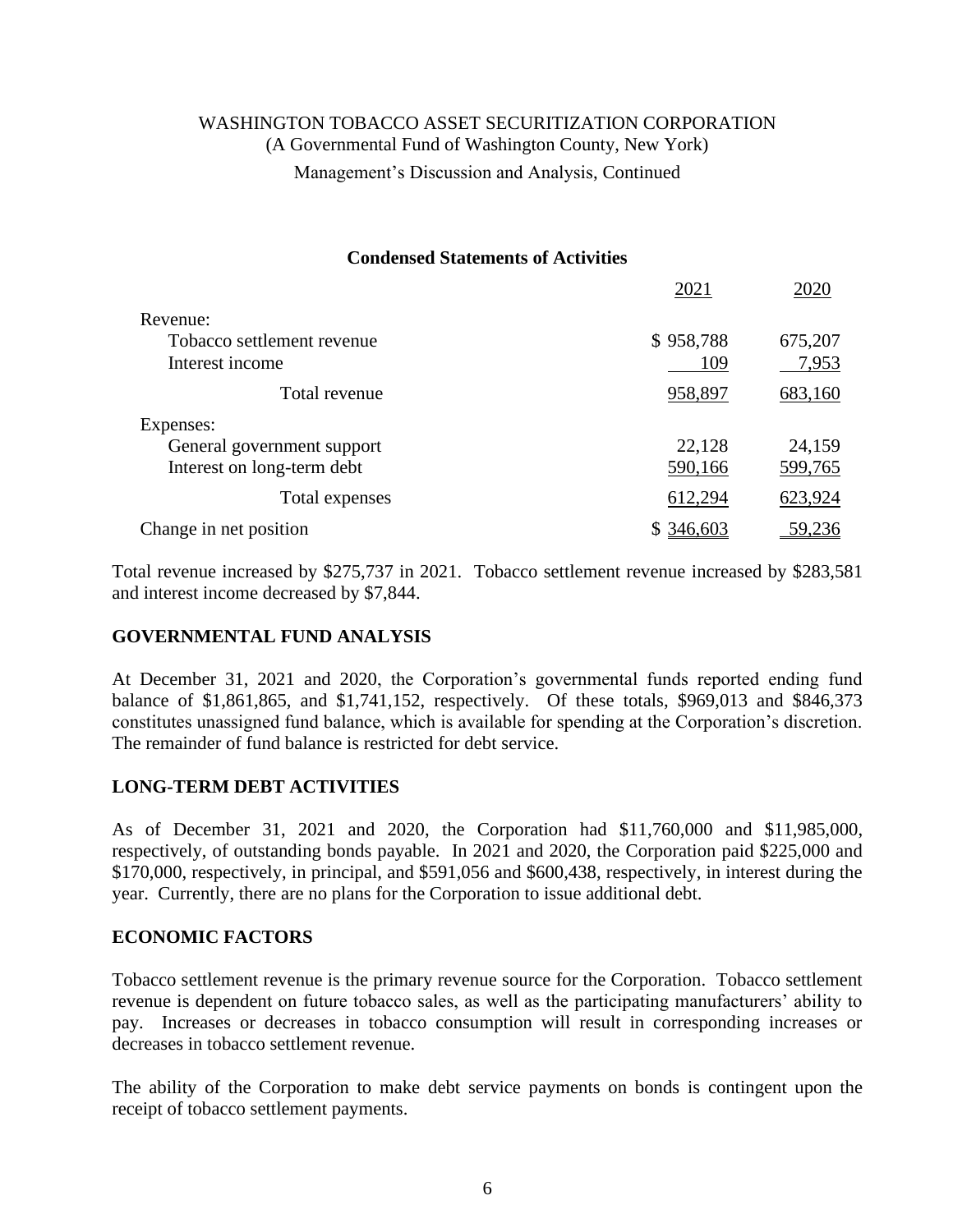# WASHINGTON TOBACCO ASSET SECURITIZATION CORPORATION (A Governmental Fund of Washington County, New York) Management's Discussion and Analysis, Continued

The United States is presently in the midst of a national health emergency related to the COVID-19 virus. The overall consequences on a national, regional and local level are unknown, but have the potential to result in a significant economic impact. The impact of this situation on the Corporation and its future results and financial position is not presently determinable.

# **CONTACTING THE CORPORATION'S FINANCIAL MANAGEMENT**

This financial report is designed to provide investors and creditors with a general overview of the Corporation's finances and to show the Corporation's accountability for the money it receives. If you have questions about this report or need additional information, contact the Corporation's Treasurer's Office at 383 Broadway, Fort Edward, New York 12828.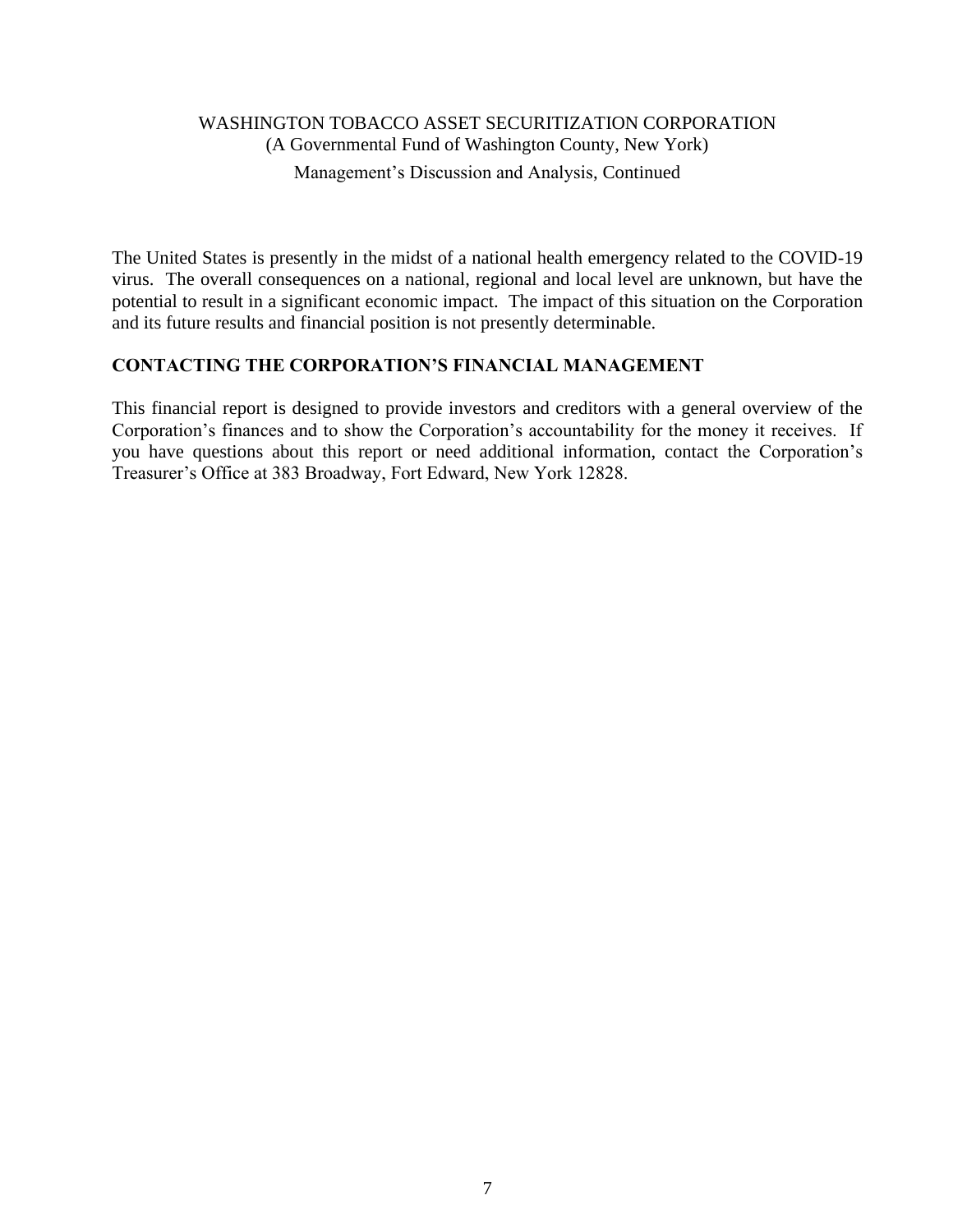# WASHINGTON TOBACCO ASSET SECURITIZATION CORPORATION (A Governmental Fund of Washington County, New York) Statement of Net Position December 31, 2021

| Assets                                          |                          |
|-------------------------------------------------|--------------------------|
| Cash - unrestricted<br>Investments - restricted | \$<br>199,013<br>892,852 |
| Tobacco settlement proceeds receivable          | 770,000                  |
| Total assets                                    | 1,861,865                |
| Liabilities                                     |                          |
| <b>Current liabilities:</b>                     |                          |
| Accrued interest                                | 48,810                   |
| Current portion of bonds payable                | 6,570,000                |
| Total current liabilities                       | 6,618,810                |
| Bonds payable, excluding current portion        | 5,190,000                |
| <b>Total liabilities</b>                        | 11,808,810               |
| Net Position (Deficit)                          |                          |
| Unrestricted net position (deficit)             | (9,946,945)              |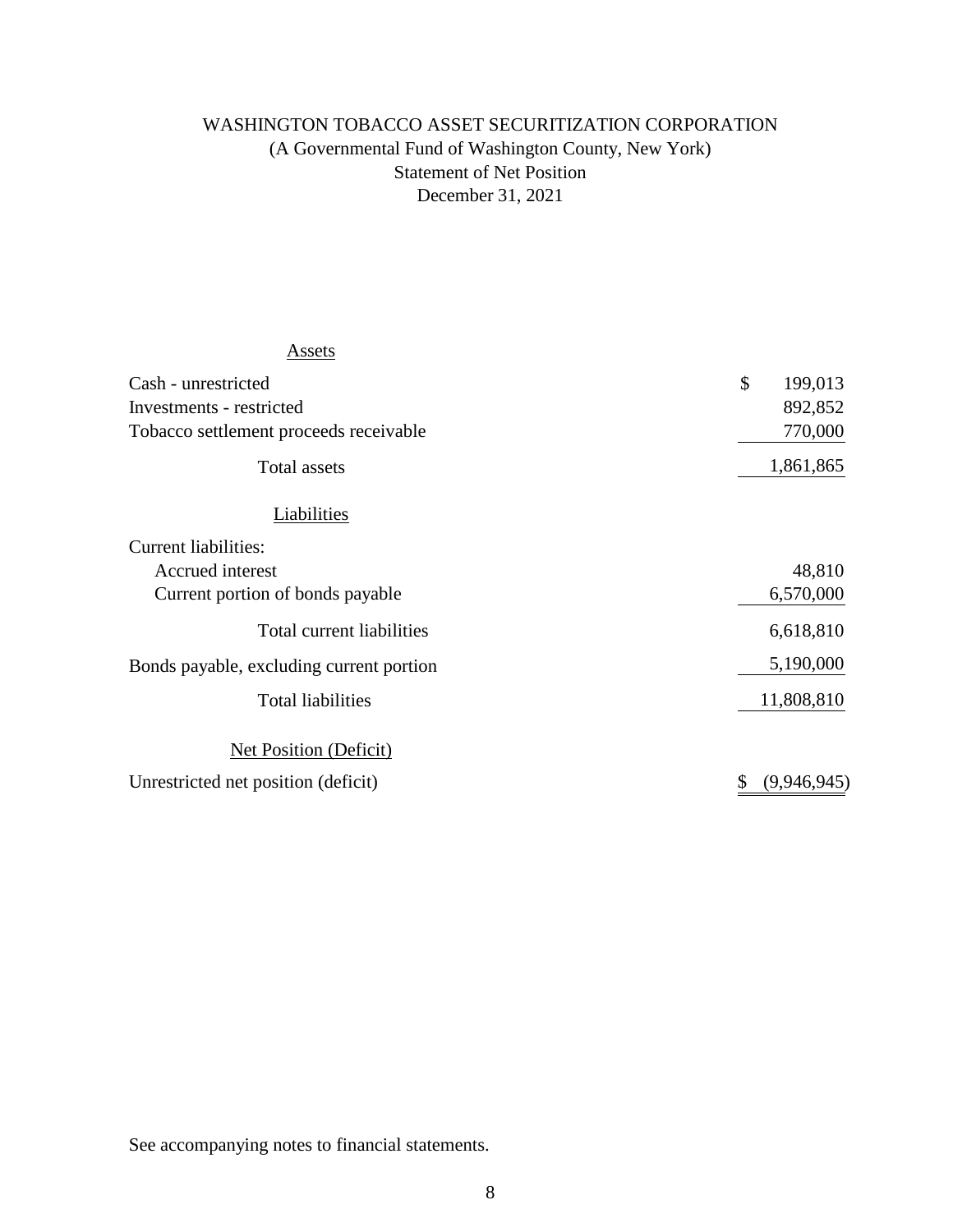# WASHINGTON TOBACCO ASSET SECURITIZATION CORPORATION (A Governmental Fund of Washington County, New York) Statement of Activities Year ended December 31, 2021

| Revenue:                                    |                |
|---------------------------------------------|----------------|
| Tobacco settlement revenue                  | \$<br>958,788  |
| Interest income                             | 109            |
| Total revenue                               | 958,897        |
| Expenses:                                   |                |
| General government support                  | 22,128         |
| Interest on long-term debt                  | 590,166        |
| Total expenses                              | 612,294        |
| Change in net position                      | 346,603        |
| Net position (deficit) at beginning of year | (10, 293, 548) |
| Net position (deficit) at end of year       | (9,946,945)    |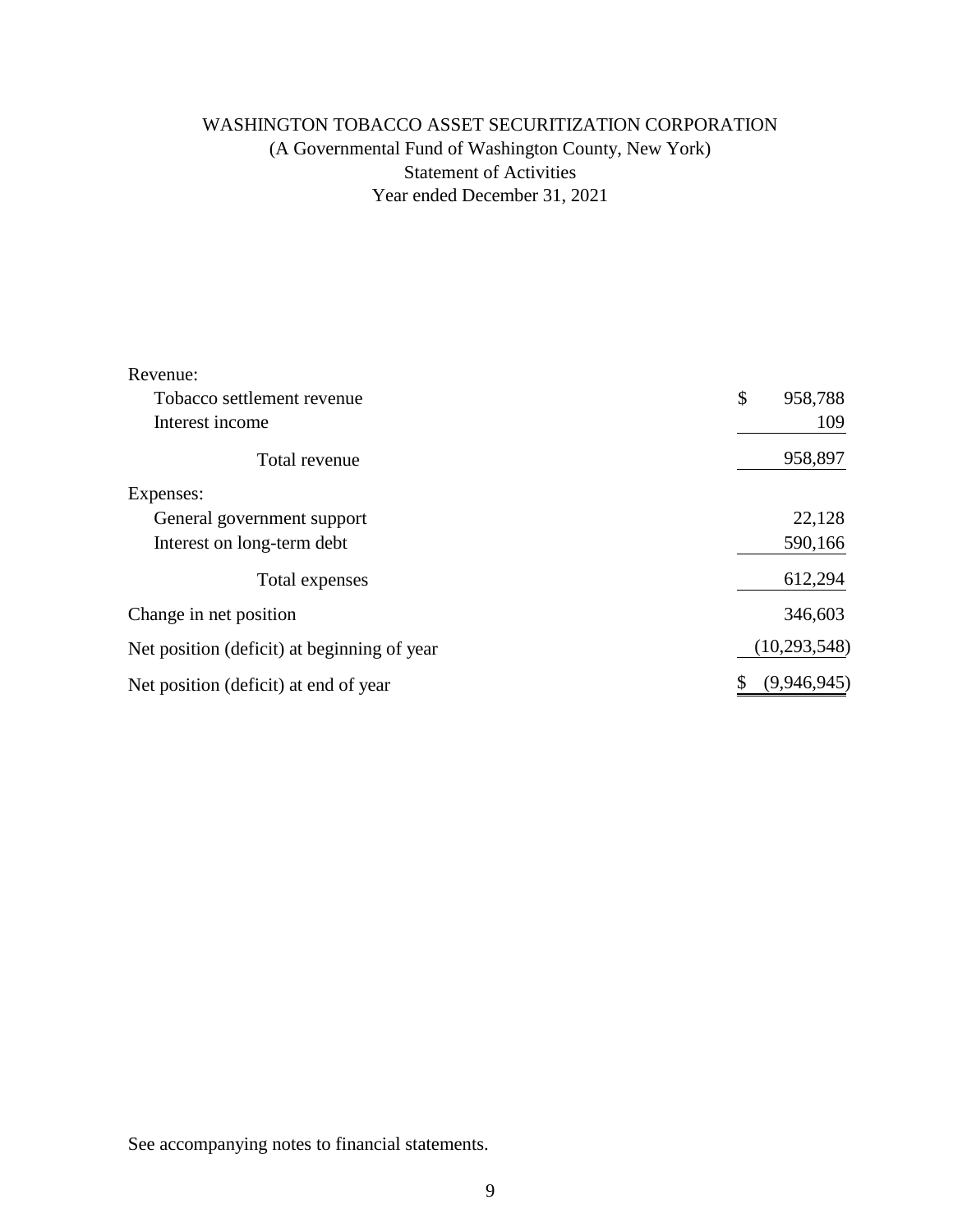# WASHINGTON TOBACCO ASSET SECURITIZATION CORPORATION (A Governmental Fund of Washington County, New York) Balance Sheet - Governmental Fund December 31, 2021

| Assets:                                |               |
|----------------------------------------|---------------|
| Cash - unrestricted                    | \$<br>199,013 |
| Investments - restricted               | 892,852       |
| Tobacco settlement proceeds receivable | 770,000       |
| Total assets                           | 1,861,865     |
| Fund balance:                          |               |
| Restricted for debt service            | 892,852       |
| Unassigned                             | 969,013       |
| Total fund balance                     | 1,861,865     |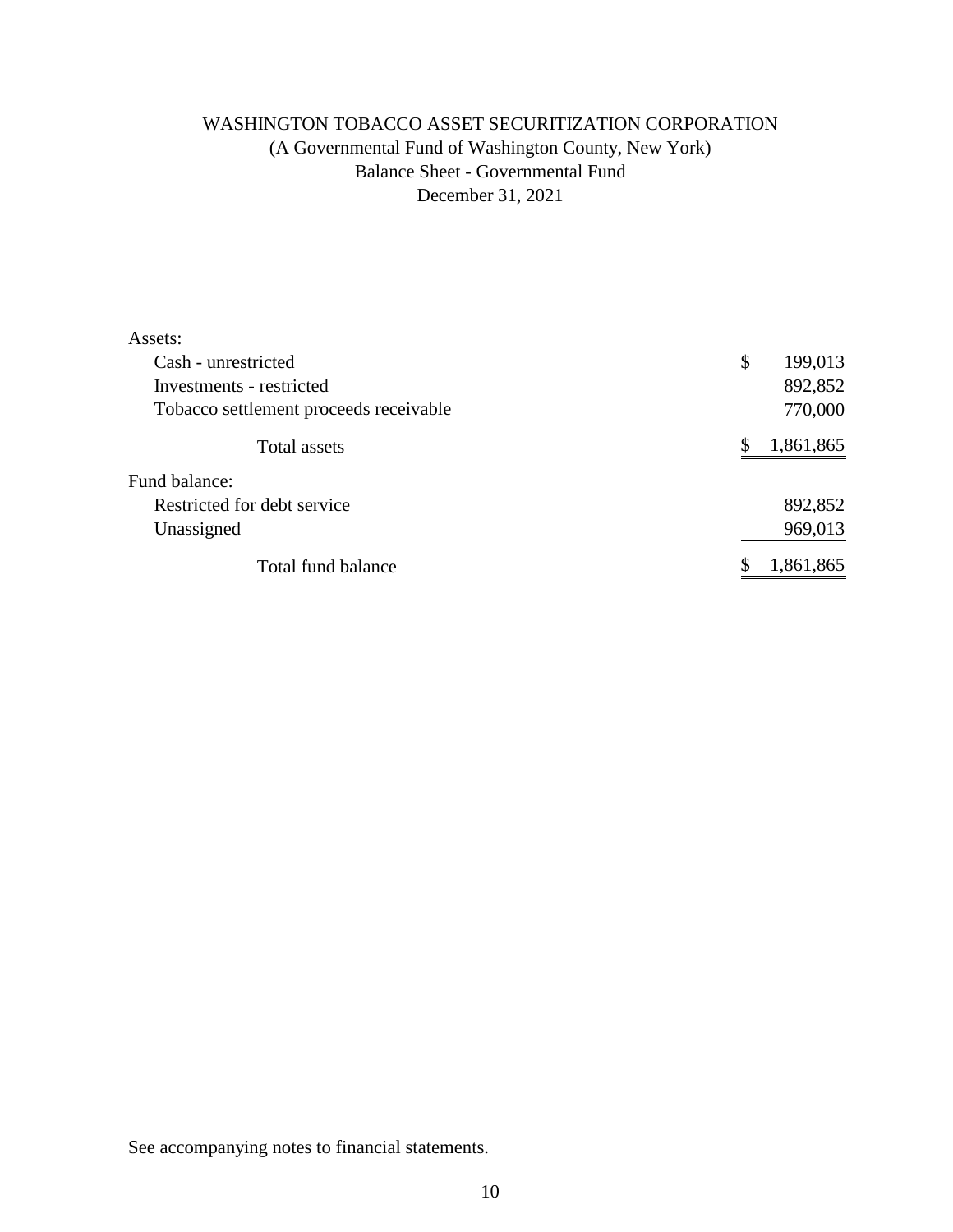# WASHINGTON TOBACCO ASSET SECURITIZATION CORPORATION (A Governmental Fund of Washington County, New York) Reconciliation of the Balance Sheet - Governmental Fund to the Statement of Net Position December 31, 2021

| Total fund balance - governmental fund                                                                                                                                                                    | \$<br>1,861,865 |
|-----------------------------------------------------------------------------------------------------------------------------------------------------------------------------------------------------------|-----------------|
| Amounts reported for governmental activities in the statement of net<br>position are different because:                                                                                                   |                 |
| Long-term and related liabilities are not due and payable in the current<br>period and, therefore, are not reported as liabilities in the governmental<br>fund. These liabilities at year end consist of: |                 |
| Bonds payable                                                                                                                                                                                             | (11,760,000)    |
| Accrued interest                                                                                                                                                                                          | (48, 810)       |
| Net position (deficit) of governmental activities                                                                                                                                                         | (9,946,945)     |
|                                                                                                                                                                                                           |                 |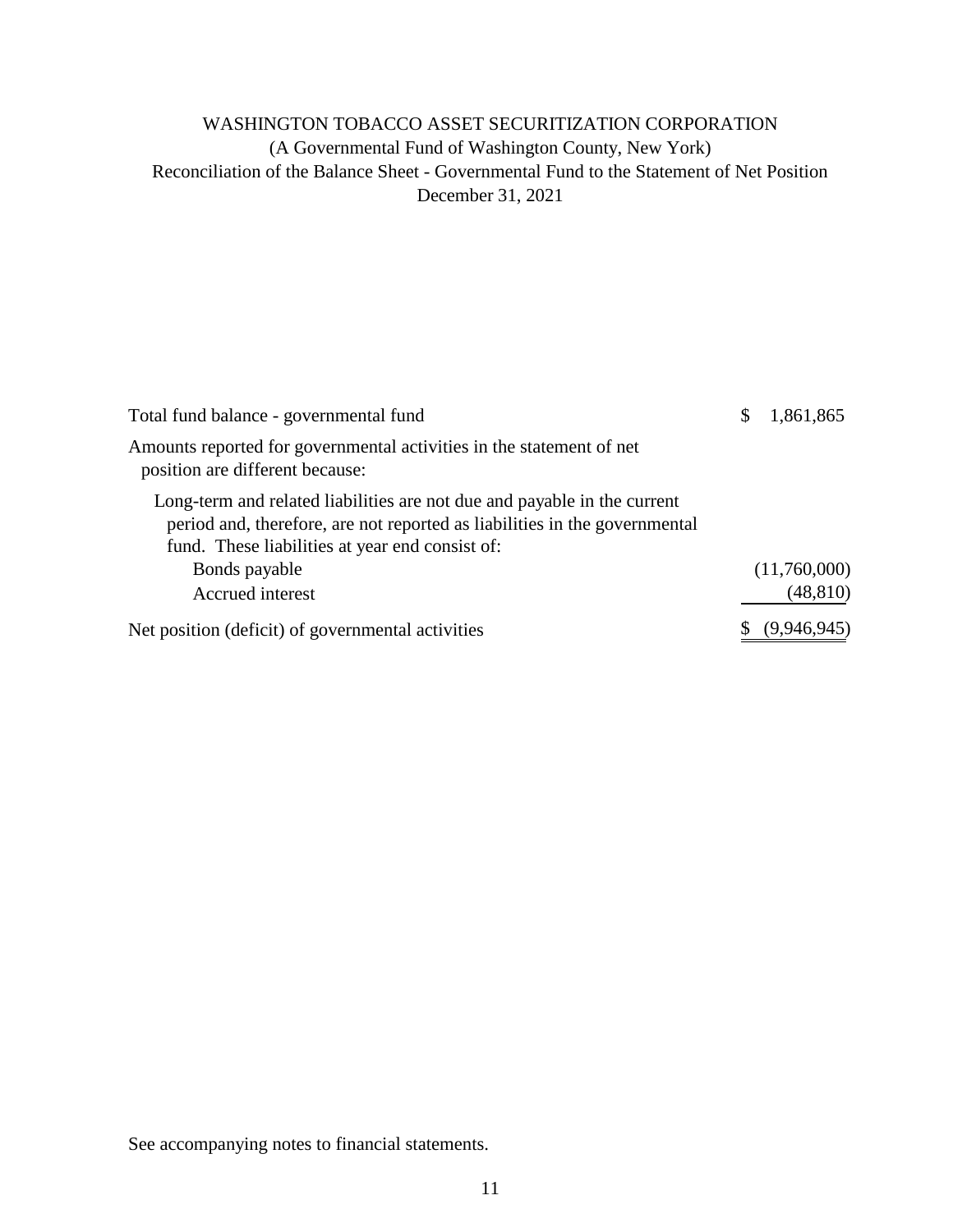# WASHINGTON TOBACCO ASSET SECURITIZATION CORPORATION (A Governmental Fund of Washington County, New York) Statement of Revenue, Expenditures and Changes in Fund Balance - Governmental Fund Year ended December 31, 2021

| Revenue:                          |               |
|-----------------------------------|---------------|
| Tobacco settlement revenue        | \$<br>958,788 |
| Interest income                   | 109           |
| Total revenue                     | 958,897       |
| Expenditures:                     |               |
| General government support        | 22,128        |
| Debt service - principal          | 225,000       |
| Debt service - interest           | 591,056       |
| Total expenditures                | 838,184       |
| Change in fund balance            | 120,713       |
| Fund balance at beginning of year | 1,741,152     |
| Fund balance at end of year       | 1,861,865     |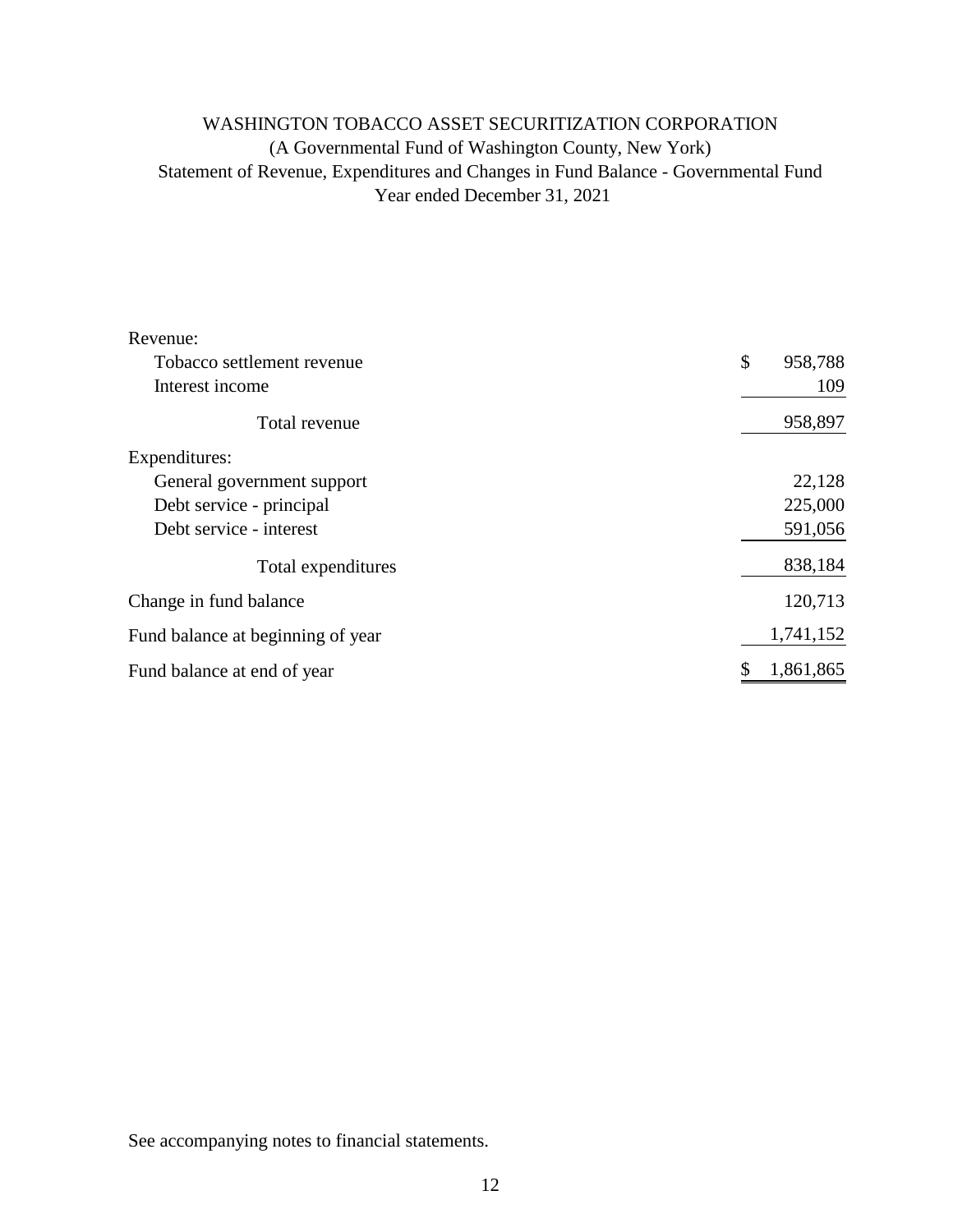# Year ended December 31, 2021 WASHINGTON TOBACCO ASSET SECURITIZATION CORPORATION (A Governmental Fund of Washington County, New York) Reconciliation of the Statement of Revenue, Expenditures and Changes in Fund Balance - Governmental Fund to the Statement of Activities

| Net change in fund balance                                    | \$<br>120,713 |
|---------------------------------------------------------------|---------------|
| Amounts reported for governmental activities in the statement |               |
| of activities are different because:                          |               |
| The repayment of the principal of bonds payable consumes      |               |
| the current financial resources.                              | 225,000       |
| Bond interest is recorded as an expenditure on the fund       |               |
| statement when it is paid and on the statement of activities  |               |
| when it is incurred. Accrued interest changed by this amount. | 890           |
| Changes in net position for governmental activities           | 346,603       |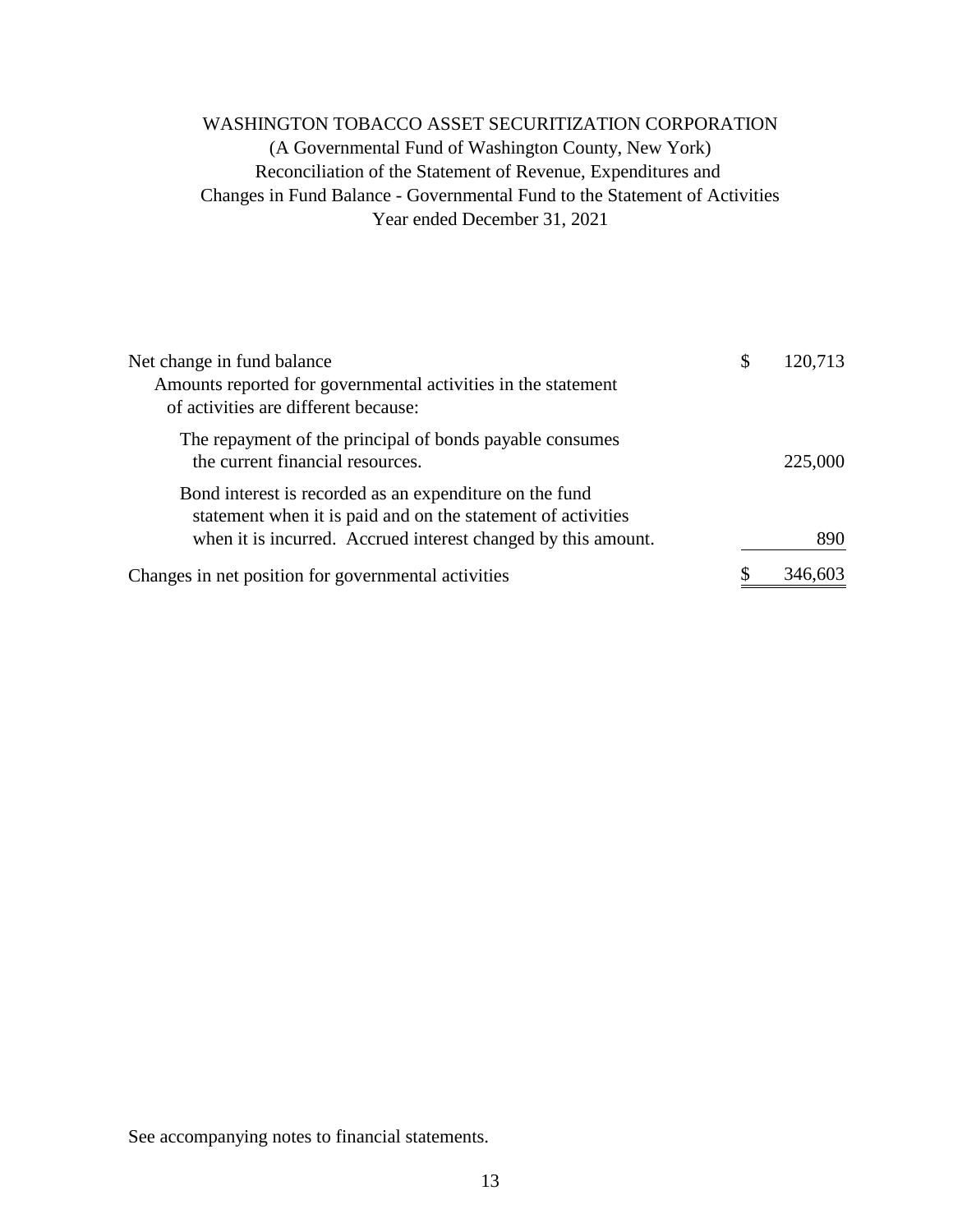Notes to Financial Statements

December 31, 2021

#### (1) Summary of Significant Accounting Policies

#### (a) Nature of Organization

- Washington Tobacco Asset Securitization Corporation (the Corporation) was incorporated in 2000 under the Not-for-Profit Law of the State of New York for the purpose of bonding the value of future receipts due to Washington County, New York (the County) under the New York State Master Settlement Agreement (MSA). The Corporation sold bonds on December 7, 2000, and paid over the proceeds net of issuance costs to the County, who used the funds to build a county jail. The Corporation will pay off the bonds with future settlement payments and any residual amounts received under the settlement agreement. The Corporation is a blended component unit of the County and is included as such in the County's general-purpose financial statements as a governmental fund.
- The MSA includes New York and 45 other states, the District of Columbia, the Commonwealth of Puerto Rico, Guam, the U.S. Virgin Island, American Samoa and the Territory of the Northern Marianas, and four of the largest United States tobacco product manufacturers: Philip Morris Incorporated, R.J. Reynolds Tobacco Company, Brown and Williamson Tobacco Company (B&W), and Lorillard Tobacco Company (collectively, the Original Participating Manufacturers or OPMs). On January 4, 2004, Reynolds American, Inc. was incorporated as a holding company to facilitate the combination of the U.S. assets, liabilities, and operations of B&W with those of Reynolds Tobacco. The agreement was entered into in settlement of certain smokingrelated litigation and the Decree entered in New York Supreme Court, including the County's right to receive certain initial and annual payments to be made by the OPMs under the MSA.

### (b) Basis of Accounting and Measurement Focus

- The financial statements of the Corporation are prepared in accordance with accounting principles generally accepted in the United States of America (GAAP) as prescribed by the Governmental Accounting Standards Board (GASB). GASB is the accepted standard setting body for establishing governmental accounting and financial reporting principles.
- The government-wide financial statements report using the economic resources measurement focus and the accrual basis of accounting. Revenue is recorded when earned and expenses are recorded when a liability is incurred, regardless of the timing of related cash flows. All assets, liabilities and deferred inflows of resources or deferred outflows of resources associated with the operation of the Corporation are included in the statement of net position.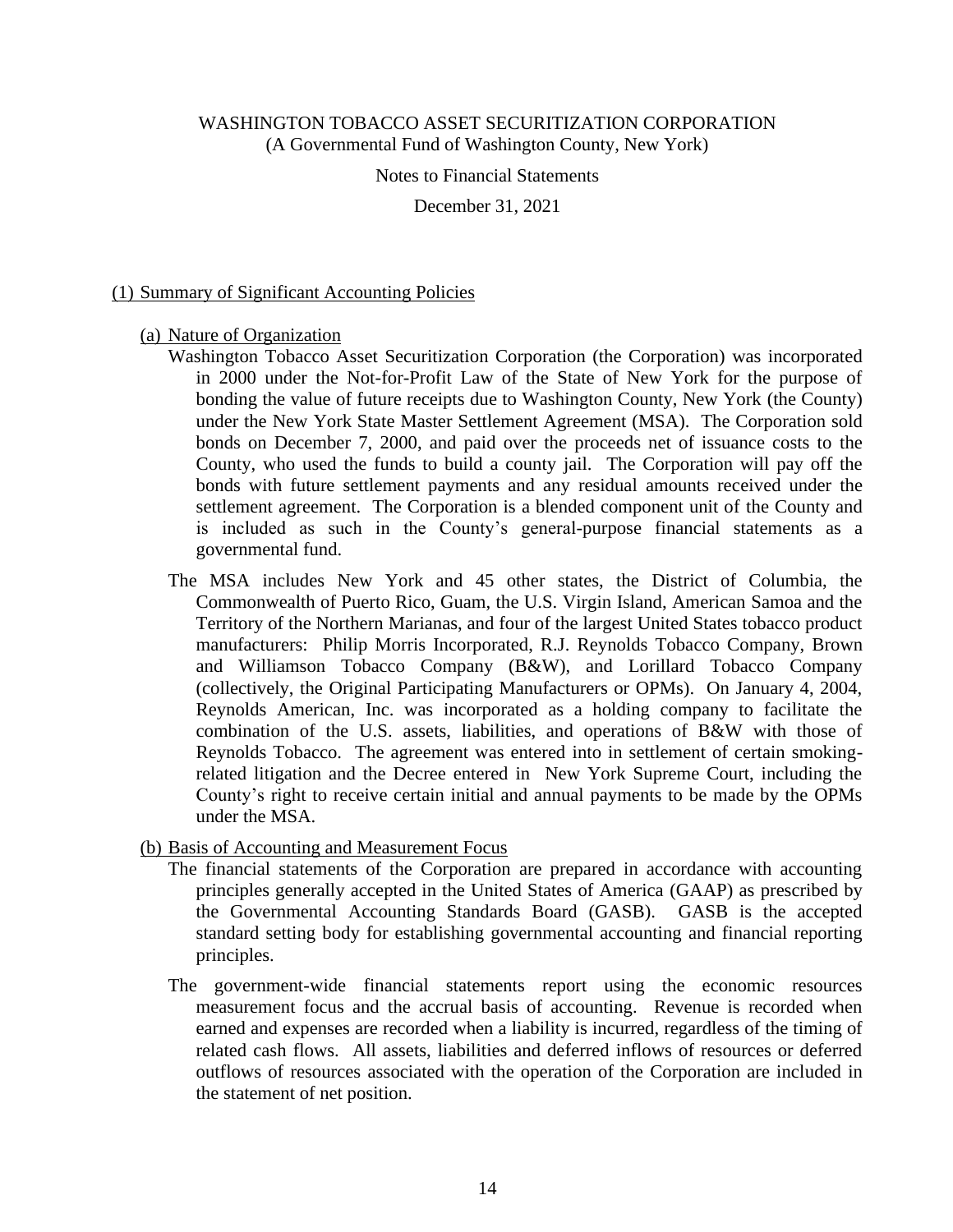Notes to Financial Statements, Continued

# (1) Summary of Significant Accounting Policies, Continued

# (b) Basis of Accounting and Measurement Focus, Continued Net Position Classifications

In the government-wide statements there are three classes of net position:

- Net investment in capital assets Consists of net capital assets (cost less accumulated depreciation) reduced by outstanding balances of related debt obligations from the acquisition, construction or improvement of those assets, if any. The Corporation did not have any capital assets as of December 31, 2021.
- Restricted net position Reports net position when constraints placed on the assets or deferred outflows of resources are either externally imposed by creditors (such as through debt covenants), grantors, contributors, or laws or regulations of other governments, or imposed by law through constitutional provisions or enabling legislation.
- Unrestricted net position Reports the balance of net position that does not meet the definition of the above two classifications and is deemed to be available for general use by the Corporation.
- Governmental fund financial statements are reported using the current financial resources measurement focus and the modified accrual basis of accounting. Revenue is recognized as soon as they are both measurable and available. Revenue is considered to be available when it is collectible within the current period or soon enough thereafter to pay liabilities of the current period. The Corporation considers revenue to be available if it is collected within one year after the end of the fiscal year. Expenditures are recorded when the related fund liability is incurred, except for principal and interest on general long-term debt, which are recognized as expenditures to the extent they have matured. Proceeds of general long-term debt are reported as other financing sources.

Fund Balance Classifications

Fund balance is divided into five classifications based primarily on the extent to which the Corporation is bound to observe constraints imposed upon the use of the resources in the governmental fund. The classifications are as follows:

Nonspendable fund balance - Amounts that are not in a spendable form such as inventory, prepaid expenditures or long-term portions of loans receivable. The Corporation had no nonspendable fund balance as of December 31, 2021.

Restricted fund balance - Amounts subject to a constraint imposed by providers such as creditors, grantors, contributors or higher levels of government or through constitutional provisions or enabling legislation.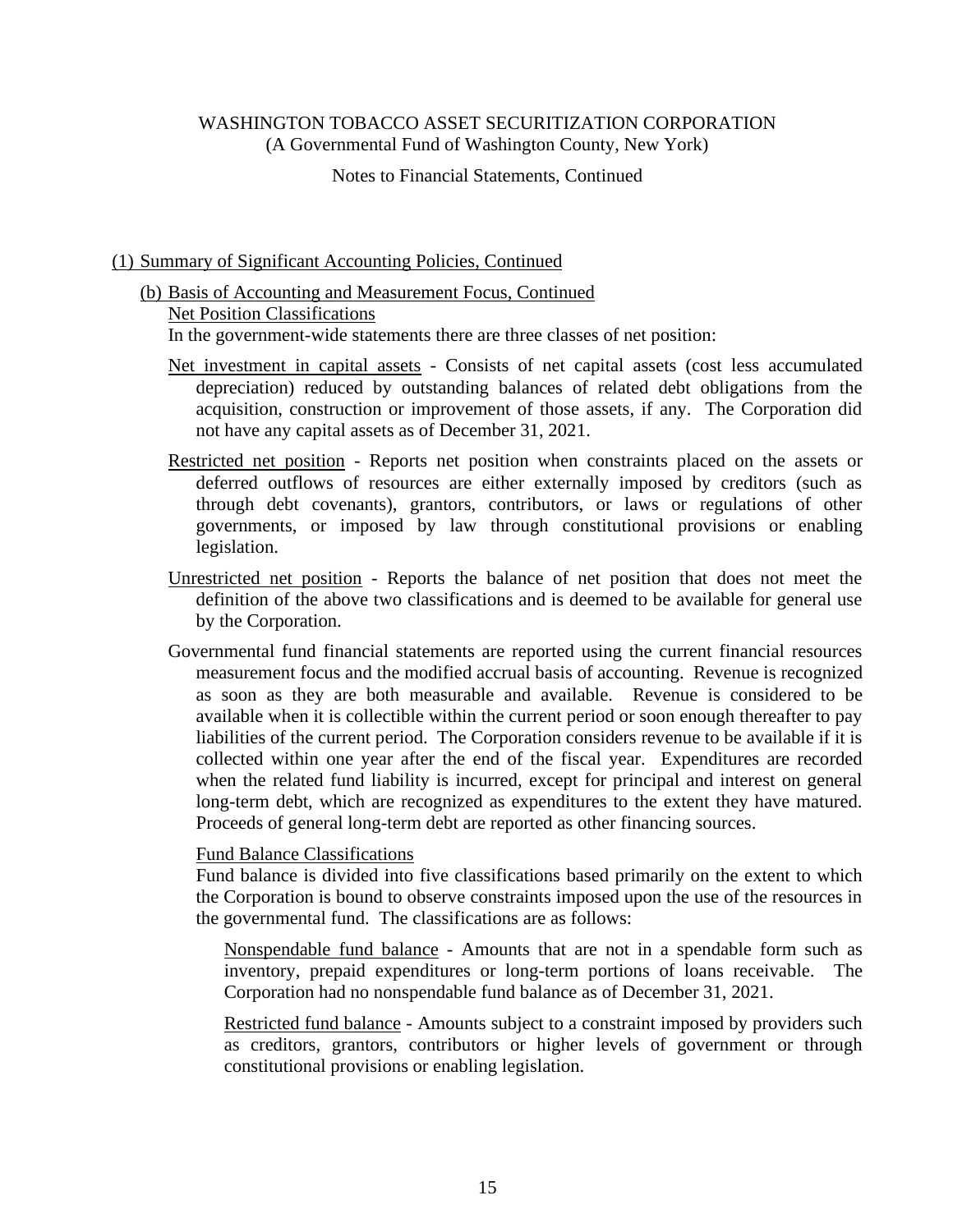Notes to Financial Statements, Continued

# (1) Summary of Significant Accounting Policies, Continued

# (b) Basis of Accounting and Measurement Focus, Continued

Committed fund balance - Amounts subject to a purpose imposed by a formal action of the government's highest level of decision-making authority before the end of the fiscal year and that require the same level of formal action to remove the constraint. The Corporation had no committed fund balance as of December 31, 2021.

Assigned fund balance - Amounts subject to a constraint that represents an intended use established by the government's highest level of decision-making authority or by their designated body or official, which is the Board of Directors. The Corporation had no assigned fund balance as of December 31, 2021.

Unassigned fund balance - Amounts available for any purpose, which are only found in the general fund or as a deficit balance in any other fund.

- (c) Investments
	- A framework has been established for measuring fair value. That framework provides a hierarchy that prioritizes the inputs to valuation techniques used to measure fair value. The hierarchy gives the highest priority to unadjusted quoted prices in active markets for identical assets or liabilities (Level 1 measurements) and the lowest priority to unobservable inputs (Level 3 measurements). The three levels of the fair value hierarchy are described below:
	- Level 1 Inputs to the valuation methodology are unadjusted quoted prices for identical assets or liabilities in active markets that the Corporation has the ability to access.
	- Level 2 Inputs to the valuation methodology include:
		- Quoted prices for similar assets or liabilities in active markets;
		- Quoted prices for identical or similar assets or liabilities in inactive markets;
		- Inputs other than quoted prices that are observable for the assets or liabilities;
		- Inputs that are derived principally from or corroborated by observable market data by correlation or other means.
	- Level 3 Inputs to the valuation methodology are unobservable and significant to the fair value measurement.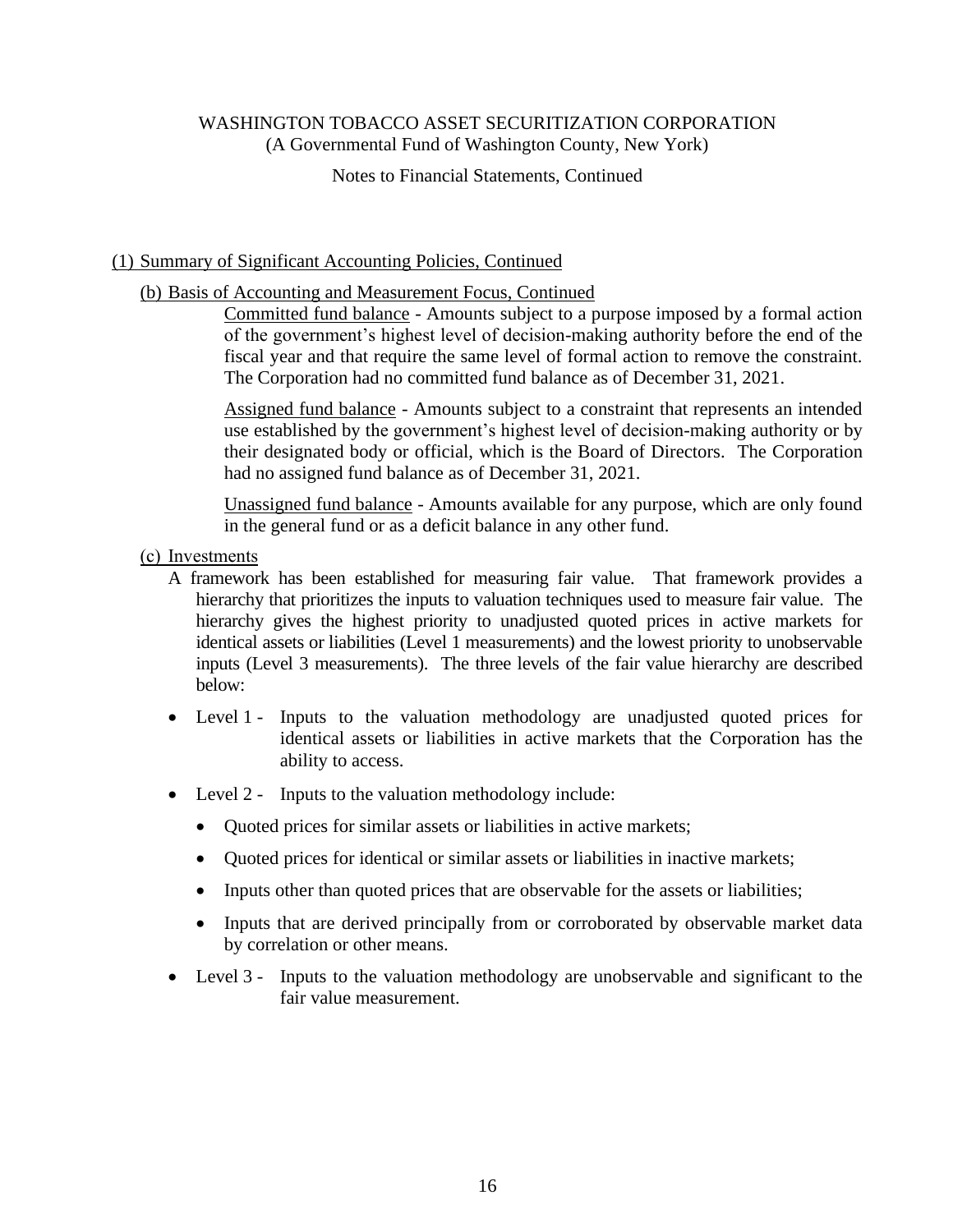Notes to Financial Statements, Continued

# (1) Summary of Significant Accounting Policies, Continued

# (c) Investments, Continued

- An asset's or liability's fair value measurement level within the fair value hierarchy is based on the lowest level of any input that is significant to the fair value measurement. Valuation techniques used need to maximize the use of observable inputs and minimize the use of unobservable inputs.
- The Corporation assess the levels of the investments at each measurement date, and transfers between levels are recognized on the actual date of the event or change in circumstances that caused the transfer in accordance with its accounting policy regarding the recognition of transfers between levels of the fair value hierarchy.

### (d) Concentrations of Credit Risk

- Financial instruments which potentially expose the organization to concentrations of credit risk consist primarily of short-term government securities. Management considers the credit risk to be immaterial to its operations.
- The Corporation had funds on deposit at local banks totaling \$199,013 at December 31, 2021. These deposits are fully insured by the Federal Deposit Insurance Corporation.

# (e) Tobacco Settlement Proceeds Receivable

Tobacco settlement proceeds receivable consisted of receivables for tobacco settlement revenue, net of residual payments. The Corporation has not recorded an allowance for doubtful accounts related to the tobacco settlement revenues and does not anticipate future write-offs.

# (f) Accrued Liabilities and Long-Term Obligations

- Payables, accrued liabilities and long-term obligations are reported in the government-wide financial statements. In the governmental funds, payables and accrued liabilities are paid in a timely manner and in full from current financial resources. Bonds that will be paid from governmental funds are recognized as a liability in the fund financial statements when due.
- Long-term obligations represent the Corporation's future obligations or future economic outflows. The liabilities are reported as due in one year or due within more than one year in the statement of net position.
- (g) Use of Estimates
	- The preparation of financial statements in accordance with GAAP requires management to make estimates and assumptions that affect the reported amounts of assets and liabilities and disclosure of contingent assets and liabilities at the date of the financial statements and the reported amounts of revenue and expenses during the reporting period. Accordingly, actual results could differ from those estimates.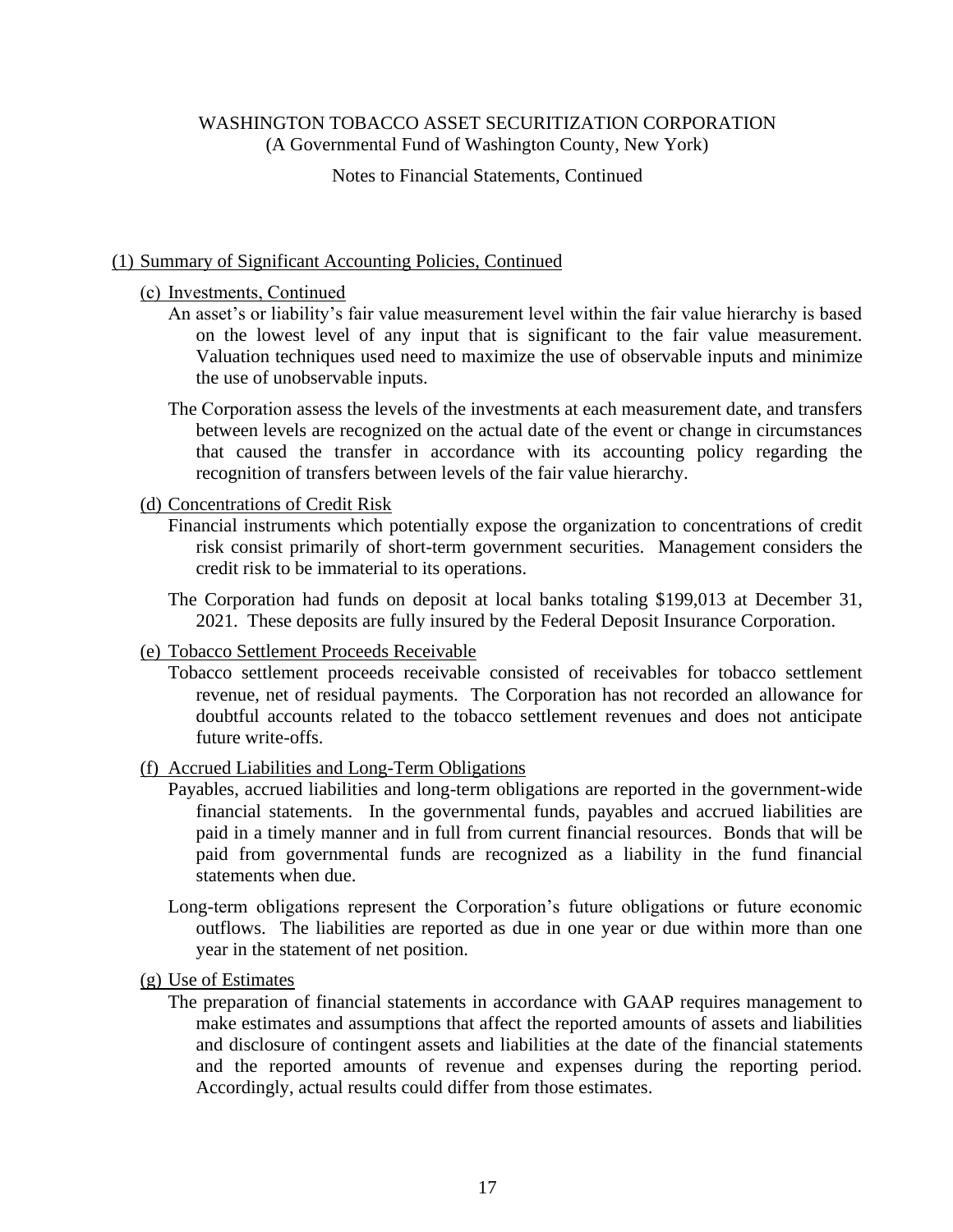### Notes to Financial Statements, Continued

### (2) Restricted Assets

- A provision of the bonds issued by the Corporation requires that an initial portion of the bond proceeds be set aside in a "liquidity reserve" account. A "collections" account will receive the tobacco settlements. A "debt service reserve" account will receive debt service deposits plus earnings on the liquidity reserve and other accounts.
- The required amortization payments on the term bonds are made from the "debt service reserve" account. As of December 31, 2021, these accounts are invested in U.S. Treasury Bonds (level 1) with a fair value of \$892,852.
- As future tobacco settlements are received, the bonds will be paid off and the unrestricted net deficit will be eliminated.
- The Corporation uses any restricted assets available for a specific purpose before using unrestricted assets.

### (3) Tobacco Settlement Proceeds Receivable

This asset represents estimated annual payments to be received from the MSA between various tobacco manufacturers and state and local governments. The MSA resolved cigarette smoking-related litigation between the manufacturers and the states. The right to receive the payments was acquired by the Corporation through a purchase from the County. A residual certificate exists that represents the County's entitlement to receive all amounts required to be distributed after payment of debt service, operating expenses, and certain other costs set forth in the indenture. Tobacco settlement proceeds receivable were recorded net of residual payments owed to the County. As of December 31, 2021, the annual tobacco settlement proceeds receivable amounted to \$770,000.

# (4) Bonds Payable

In December 2000, the Corporation issued \$11,160,000 in serial and term bonds for the purpose of funding the building of a county jail. These bonds are fully secured by receipts from the New York Tobacco Settlement Agreement. On August 25, 2005, the Corporation issued \$14,690,000 in bonds to refund the balance of the 2000 bonds. The following is a summary of changes in term bonds payable for the year ended December 31, 2021:

|            | Balance at   |                                |           | Balance at                        |                   |           |
|------------|--------------|--------------------------------|-----------|-----------------------------------|-------------------|-----------|
|            | December 31. | lssued/                        |           | December 31, Due Within Due After |                   |           |
|            | 2020         | Redeemed Payments              |           | 2021                              | One year One Year |           |
| Term bonds | \$11,985,000 | <u>and the second property</u> | (225.000) | 11,760,000                        | 6.570.000         | 5.190.000 |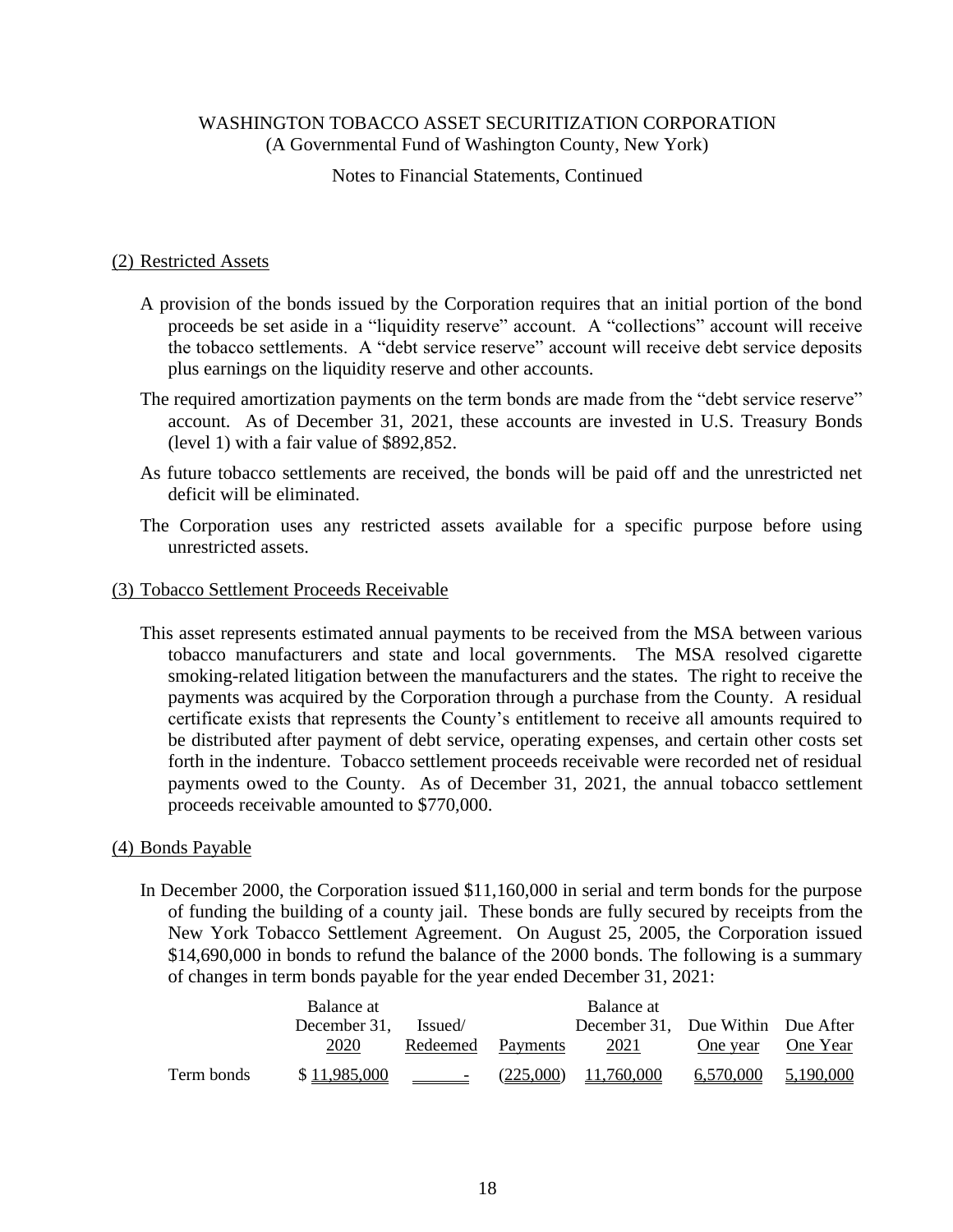#### Notes to Financial Statements, Continued

### (4) Bonds Payable, Continued

The interest rate for the term bonds issued in 2005 vary from 4.25% to 5%. The total debt service has been projected assuming that the tobacco settlement revenue will be at a level that allows the flexible amortization term bonds to be repaid by June 1, 2045. However, the current amortization schedules calculates payments to 2027. During the year ended December 31, 2021, sufficient funds were not available to meet maturities, therefore, principal payments amounted to \$225,000. The unpaid principal amounts on the flexible amortization will be added to the flexible maturities for the year ending December 31, 2022. A summary of the future debt maturities follows:

|      | Principal       | Interest  | Total      |
|------|-----------------|-----------|------------|
| 2022 | \$<br>6,570,000 | 422,606   | 6,992,606  |
| 2023 | 1,080,000       | 232,500   | 1,312,500  |
| 2024 | 1,155,000       | 176,625   | 1,331,625  |
| 2025 | 1,230,000       | 117,000   | 1,347,000  |
| 2026 | 1,290,000       | 54,000    | 1,344,000  |
| 2027 | 435,000         | 10,875    | 445,875    |
|      | 11,760,000      | 1,013,606 | 12,773,606 |

### (5) Contingency

The ability of the Corporation to meet the debt service payments is contingent upon receipt of tobacco settlement revenue from tobacco manufacturers.

#### (6) Subsequent Events

Management has evaluated subsequent events through the date of the report, which is the date the financial statements were available to be issued.

#### (7) Risks and Uncertainties

The United States is presently in the midst of a national health emergency related to the COVID-19 virus. The overall consequences on a national, regional and local level are unknown, but have the potential to result in a significant economic impact. The impact of this situation on the Corporation and its future results and financial position is not presently determinable.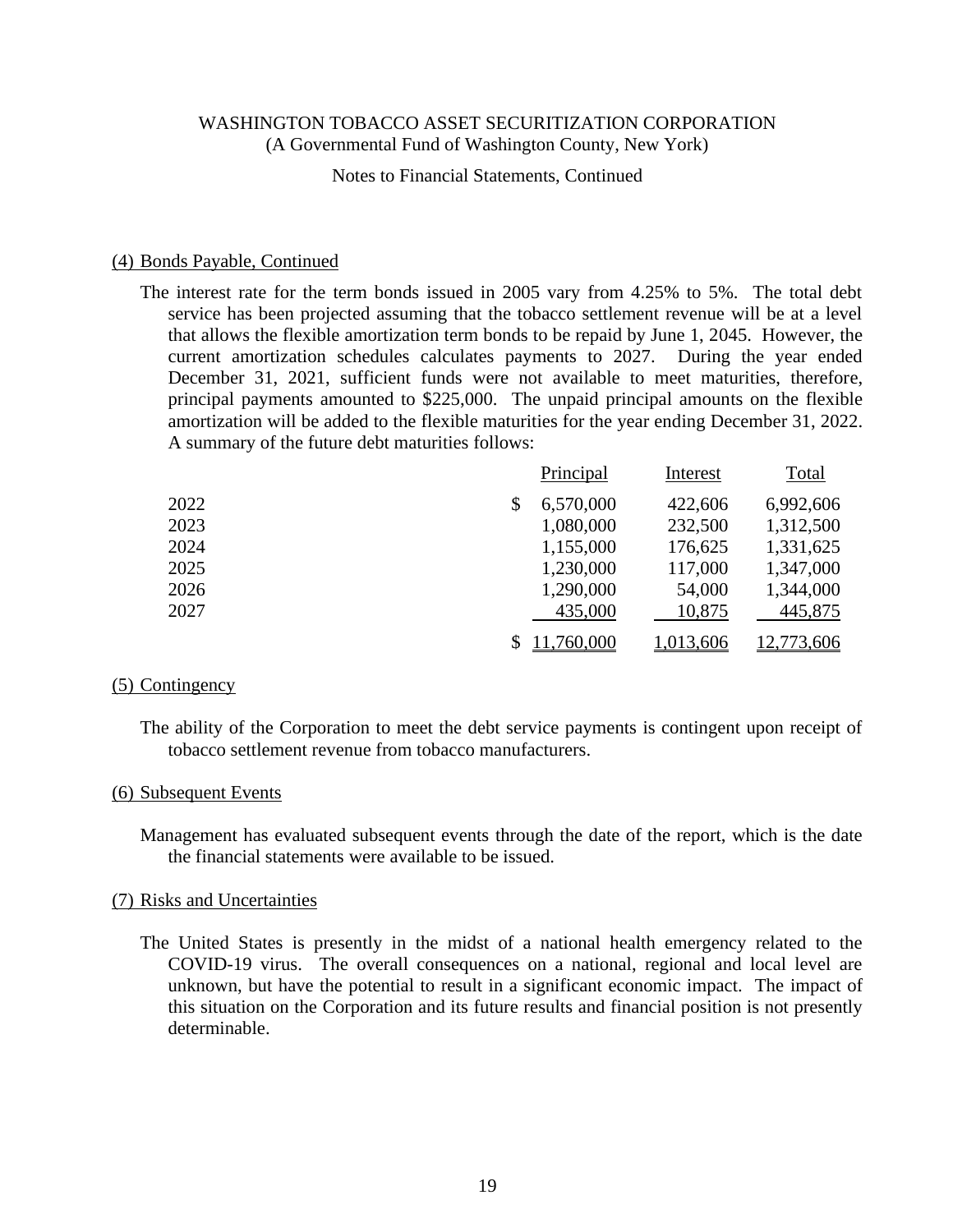Notes to Financial Statements, Continued

### (8) Net Deficit

- The net deficit is due to various expenses associated with the bonds. The future cash receipts from the MSA are expected to offset this deficit. The largest payments provided for in the MSA are called initial payments and annual payments. Both are subject to certain adjustments, reductions and offsets, which are described in the following paragraphs.
- Initial payments to New York State were made in the first five years of the agreement, starting with \$2.4 billion in 1999; the last four of these were subject to the volume adjustments, the non-settling states reduction, and the offset for miscalculated or disputed payments.
- Annual MSA payments to the State commenced on April 15, 2000, starting at \$2.5 billion in 2000 and continuing into perpetuity at a cap of \$9 billion reached in 2018. The annual payments are subject to inflation adjustment, the volume adjustment, the previously settled states reduction, the non-settling states reduction, the non-participating manufacturer's adjustment, the offset for miscalculated or disputed payments, the federal tobacco legislation offset, the litigating parties offset, and the offsets for claims. The Corporation started receiving the County's portion of the annual payments on April 15, 2001.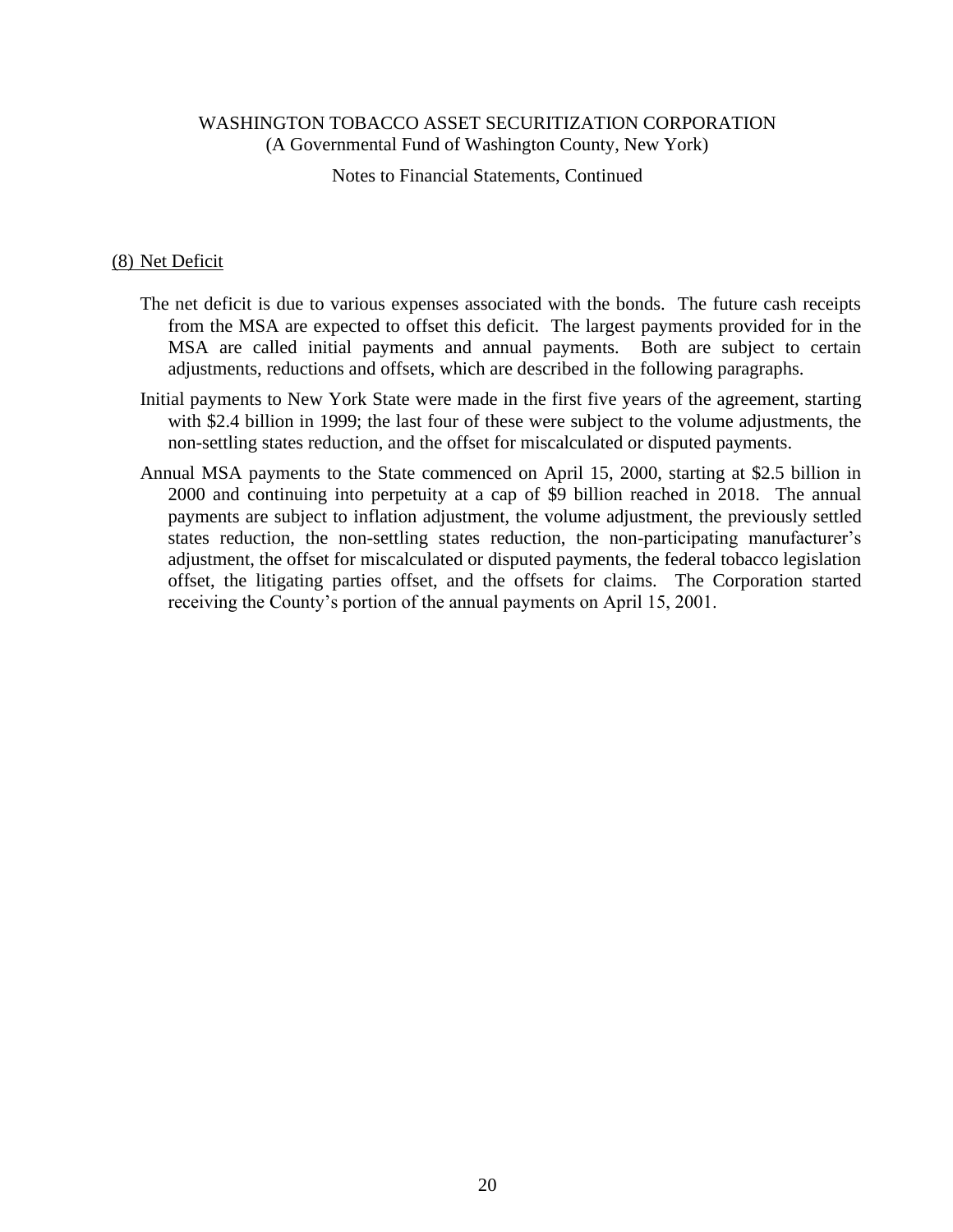

6390 Main Street, Suite 200 Williamsville, NY 14221

P 716.634.0700 TF 800.546.7556 F 716.634.0764 W EFPRgroup.com

# INDEPENDENT AUDITORS' REPORT ON INTERNAL CONTROL OVER FINANCIAL REPORTING AND ON COMPLIANCE AND OTHER MATTERS BASED ON AN AUDIT OF FINANCIAL STATEMENTS PERFORMED IN ACCORDANCE WITH GOVERNMENT AUDITING STANDARDS

### The Board of Directors Washington Tobacco Asset Securitization Corporation:

We have audited, in accordance with auditing standards generally accepted in the United States of America and the standards applicable to financial audits contained in Government Auditing Standards, issued by the Comptroller General of the United States, the financial statements of the governmental activities and the major fund of Washington Tobacco Asset Securitization Corporation (the Corporation), as of and for the year ended December 31, 2021, and the related notes to the financial statements, which collectively comprise the Corporation's basic statements, and have issued our report thereon dated March 25, 2022.

# Internal Control over Financial Reporting

In planning and performing our audit of the financial statement, we considered the Corporation's internal control over financial reporting (internal control) as a basis for designing audit procedures that are appropriate in the circumstances for the purpose of expressing our opinion on the financial statements, but not for the purpose of expressing an opinion on the effectiveness of the Corporation's internal control. Accordingly, we do not express an opinion on the effectiveness of the Corporation's internal control.

A deficiency in internal control exists when the design or operation of a control does not allow management or employees, in the normal course of performing their assigned functions, to prevent, or detect and correct, misstatements on a timely basis. A material weakness is a deficiency, or a combination of deficiencies, in internal control, such that there is a reasonable possibility that a material misstatement of the Corporation's financial statements will not be prevented, or detected and corrected on a timely basis. A significant deficiency is a deficiency, or a combination of deficiencies, in internal control that is less severe than a material weakness, yet important enough to merit attention by those charged with governance.

Our consideration of internal control was for the limited purpose described in the first paragraph of this section and was not designed to identify all deficiencies in internal control that might be material weaknesses or significant deficiencies. Given these limitations, during our audit we did not identify any deficiencies in internal control that we consider to be material weaknesses. However, material weaknesses may exist that have not been identified.